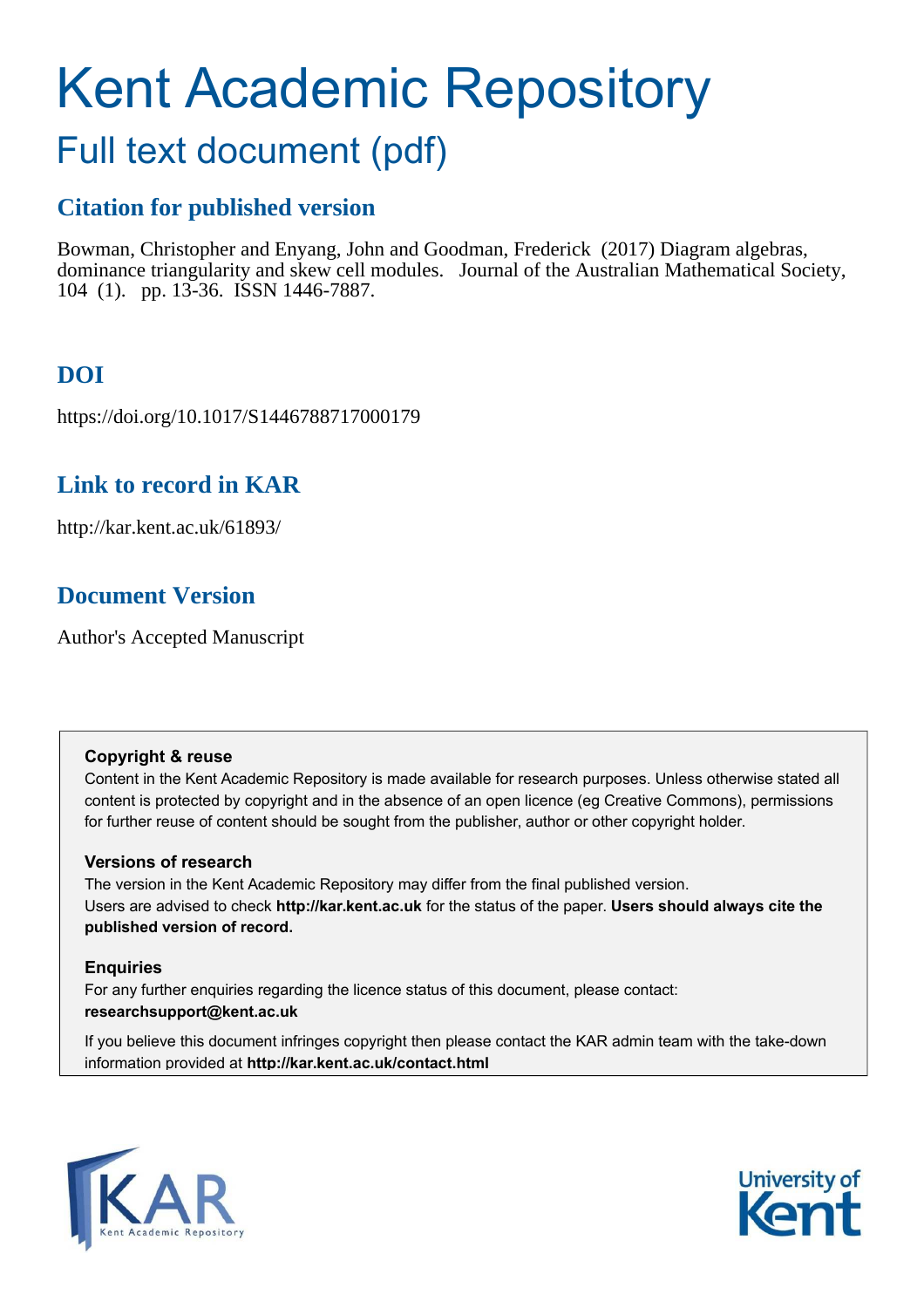#### DIAGRAM ALGEBRAS, DOMINANCE TRIANGULARITY, AND SKEW CELL MODULES

#### CHRISTOPHER BOWMAN, JOHN ENYANG, AND FREDERICK GOODMAN

Abstract. We present an abstract framework for the axiomatic study of diagram algebras. Algebras that fit this framework possess analogues of both the Murphy and seminormal bases of the Hecke algebras of the symmetric groups. We show that the transition matrix between these bases is dominance unitriangular. We construct analogues of the skew Specht modules in this setting. This allows us to propose a natural tableaux theoretic framework in which to study the infamous Kronecker problem.

#### 1. Introduction

The purpose of this article is to develop an Okounkov–Vershik-style framework in which to study towers of diagram algebras  $(A_r)_{r\geqslant0}$  over an integral domain,  $R$ , and its field of fractions,  $\mathbb{F}$ . The diagram algebras that fit into our framework include group algebras of the symmetric groups and their Hecke algebras, the Brauer and BMW algebras, walled Brauer algebras, Jones–Temperley–Lieb algebras, as well as centralizer algebras for the general linear, orthogonal, and symplectic groups acting on tensor spaces.

Following [\[4\]](#page-22-0), we observe that algebras fitting into our framework possess analogues of both the Murphy and seminormal bases of the Hecke algebras of the symmetric groups. We prove that the transition matrix between these bases is dominance unitriangular. In case the algebras have Jucys–Murphy elements, we prove that these elements act diagonally on the seminormal basis and triangularly with respect to dominance order on the Murphy basis. For the Hecke algebras of symmetric groups, this provides a new and very simple proof of dominance triangularity of the Jucys–Murphy elements (see [\[14,](#page-23-0) Theorem 4.6], [\[11,](#page-22-1) Theorem 3.32 and Proposition 3.35]). For other diagram algebras such as the Brauer algebras, walled Brauer algebras, BMW algebras or partition algebras, dominance triangularity is a new result. Dominance triangularity is an extremely useful structural result, which has already found two distinct applications which we highlight below.

There is a deeper structure of the Murphy cellular bases of diagram algebras which underlies dominance triangularity. Elements of the Murphy

<sup>1991</sup> Mathematics Subject Classification. 20G05, 05E10 .

Key words and phrases. Cellular algebras, diagram algebras.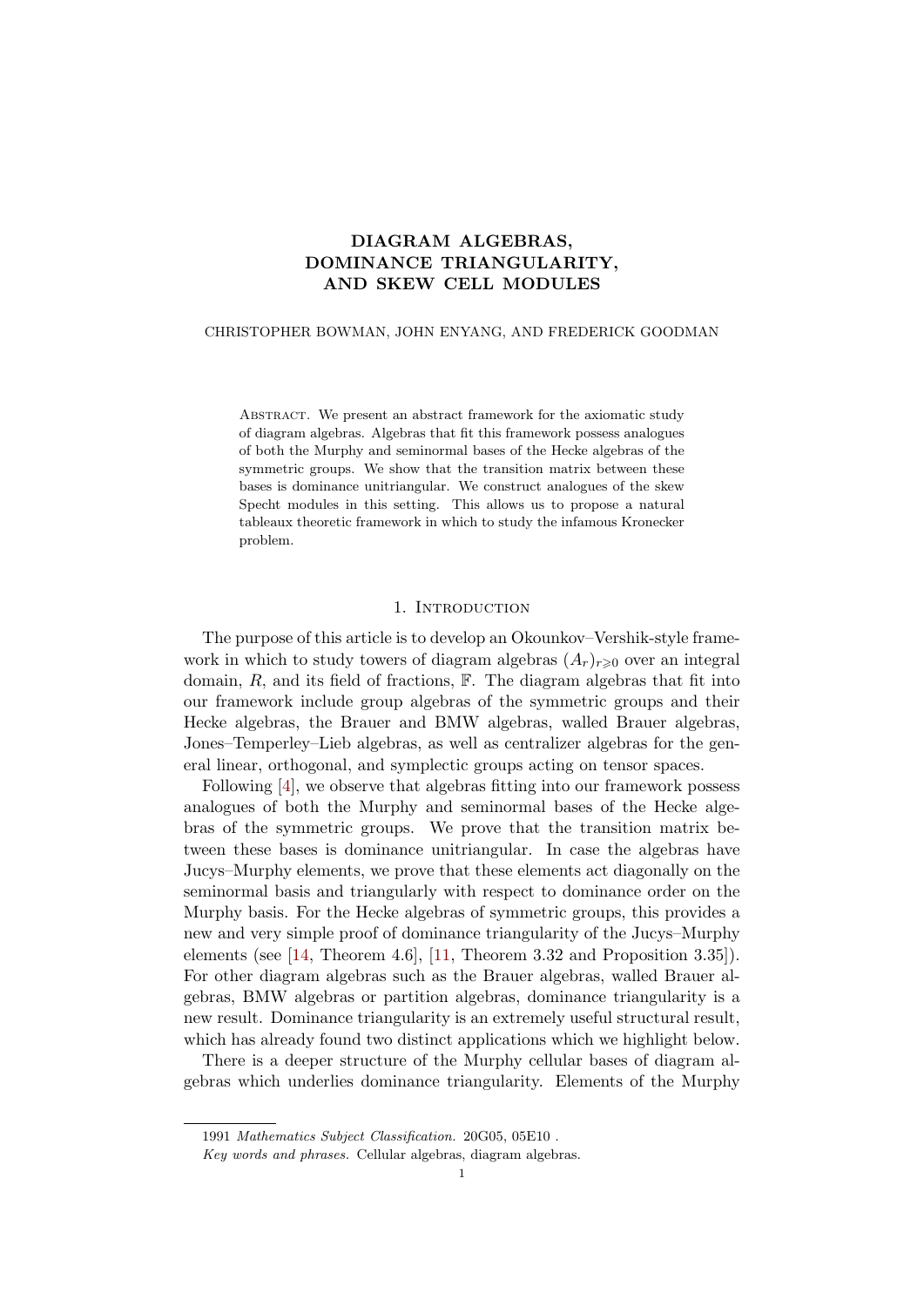<span id="page-2-0"></span>basis can be written using an ordered product of certain "branching factors". There exist both "down" and "up" branching factors and a compatibility relation between them. Using this compatibility relation, one obtains a certain factorizability property of the Murphy basis elements. The compatibility and factorizability properties lead to our dominance triangularity results, but also to strong results about restrictions of cell modules, the construction of skew cell modules, and in [\[3\]](#page-22-2) to a construction of cellular basis for quotients of diagram algebras. The compatibility and factorizability properties were already observed in  $[4]$ , but they are first exploited systematically in this paper and in [\[3\]](#page-22-2).

The results of this paper play a crucial role in [\[3\]](#page-22-2), where we construct new integral Murphy-type cellular bases of the Brauer algebras which decompose into bases for the kernels and images of these algebras acting on tensor space. This construction thus provides simultaneously an integral cellular basis of the centralizer algebra, and a new version of the second fundamental theorem of invariant theory. All of these results are compatible with reduction from Z to an arbitrary field (characteristic 2 is excluded in the orthogonal case).

Given two fixed points  $\lambda$  and  $\nu$  in the sth and rth levels of the branching graph, we provide an explicit construction of an associated skew cell module  $\Delta_{r-s}(\nu \setminus \lambda)$ . We show that these skew cell modules possess integral bases indexed by skew tableaux (paths between the two fixed vertices in the graph) exactly as in the classical case of the symmetric group.

In the case of the partition algebra, these skew modules provide a new setting in which to study the infamous Kronecker problem. In an upcoming paper [\[1\]](#page-22-3), the first two authors and Maud De Visscher use these skew modules to provide a uniform combinatorial interpretation for one of the largest sets of Kronecker coefficients considered to date (the Littlewood–Richardson coefficients and the Kronecker coefficients labelled by two 2-line partitions are covered as important examples).

#### 2. Diagram algebras

For the remainder of the paper, we shall let  $R$  be an integral domain with field of fractions F. In this section, we shall define diagram algebras and recall the construction of their Murphy bases, following [\[4\]](#page-22-0). We first recall the definition of a cellular algebra, as in [\[9\]](#page-22-4).

#### 2.1. Cellular algebras.

**Definition 2.1.** Let  $R$  be an integral domain. A cellular algebra is a tuple  $(A, *, A, \geq, \text{Std}(\cdot), \mathscr{A})$  where

(1) A is a unital R–algebra and  $\ast: A \to A$  is an algebra involution, that is, an R-linear anti-automorphism of A such that  $(x^*)^* = x$  for  $x \in A$ ;

(2)  $(\widehat{A}, \triangleright)$  is a finite partially ordered set, and for each  $\lambda \in \widehat{A}$ , Std( $\lambda$ ) is a finite indexing set;

(3) The set  $\mathscr{A} = \{c_{st}^{\lambda} \mid \lambda \in \widehat{A} \text{ and } s, t \in \text{Std}(\lambda)\}\$ is an R-basis for A.

Let  $A^{\triangleright \lambda}$  denote the R-module with basis  $\{c_{\mathsf{st}}^{\mu} \mid \mu \triangleright \lambda \text{ and } \mathsf{s}, \mathsf{t} \in \text{Std}(\mu)\}.$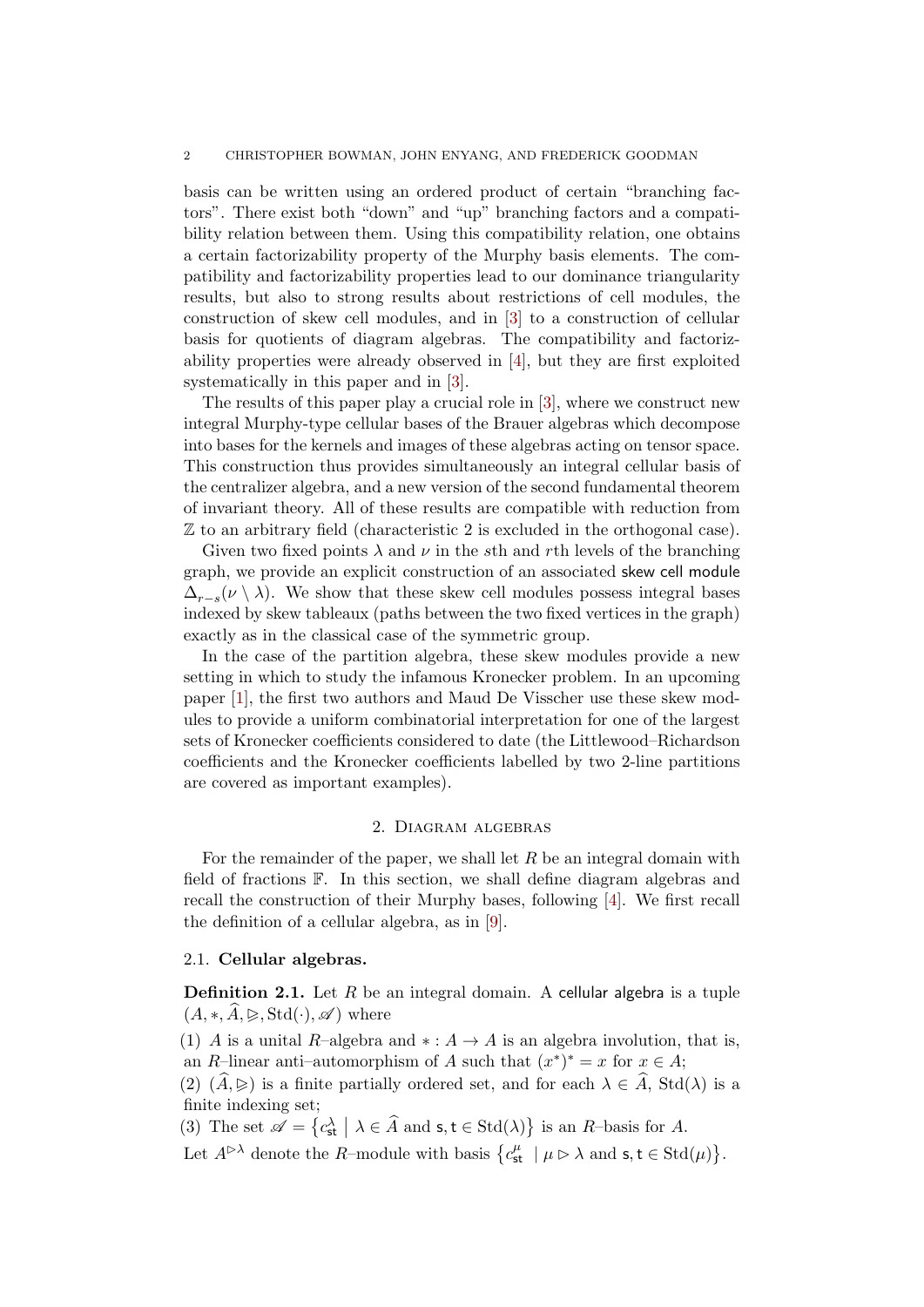#### DIAGRAM ALGEBRAS 3

- (4) The following two conditions hold for the basis  $\mathscr A$ .
	- (a) Given  $\lambda \in \hat{A}$ ,  $t \in \text{Std}(\lambda)$ , and  $a \in A$ , there exist coefficients  $r(a; t, v) \in R$ , for  $v \in \text{Std}(\lambda)$ , such that, for all  $s \in \text{Std}(\lambda)$ ,

$$
c_{\operatorname{st}}^{\lambda} a \equiv \sum_{\mathsf{v} \in \operatorname{Std}(\lambda)} r(a; \mathsf{t}, \mathsf{v}) c_{\operatorname{sv}}^{\lambda} \mod A^{\triangleright \lambda},\tag{1}
$$

(b) If  $\lambda \in \widehat{A}$  and  $\mathsf{s}, \mathsf{t} \in \text{Std}(\lambda)$ , then  $(c^{\lambda}_{\mathsf{st}})^* \equiv (c^{\lambda}_{\mathsf{ts}}) \mod A^{\triangleright \lambda}$ .

The tuple  $(A, *, \hat{A}, \geq, \text{Std}(\cdot), \mathscr{A})$  is a cell datum for A. The basis  $\mathscr A$  is called a cellular basis of A.

If A is a cellular algebra over R, and  $R \to S$  is a homomorphism of integral domains, then the specialization  $A^S = A \otimes_R S$  is a cellular algebra over S. with cellular basis

<span id="page-3-2"></span>
$$
\mathscr{A}^S = \{c_{\mathsf{st}}^\lambda \otimes 1_S \mid \lambda \in \widehat{A}, \text{ and } \mathsf{s}, \mathsf{t} \in \text{Std}(\lambda)\}.
$$

In particular,  $A^{\mathbb{F}}$  is a cellular algebra. Since the map  $a \mapsto a \otimes 1_{\mathbb{F}}$  is injective, we regard A as contained in  $A^{\mathbb{F}}$  and we identify  $a \in A$  with  $a \otimes 1_{\mathbb{F}} \in A^{\mathbb{F}}$ .

An order ideal  $\Gamma \subset \widehat{A}$  is a subset with the property that if  $\lambda \in \Gamma$  and  $\mu \geq \lambda$ , then  $\mu \in \Gamma$ . It follows from the axioms of a cellular algebra that for any order ideal Γ in  $A$ ,

$$
A^{\Gamma} = \text{Span}\left\{c_{\mathsf{st}}^{\lambda} \mid \lambda \in \Gamma, \mathsf{s}, \mathsf{t} \in \text{Std}(\lambda)\right\}
$$

is an involution–invariant two sided ideal of A. In particular  $A^{\triangleright\lambda}$  and

$$
A^{\triangleright\lambda} = \text{Span} \{c_{\text{st}}^{\mu} \mid \mu \in \hat{A}, \mathfrak{S}, \mathsf{t} \in \text{Std}(\mu) \text{ and } \mu \triangleright \lambda\}
$$

<span id="page-3-0"></span>are involution–invariant two sided ideals.

**Definition 2.2.** Let A be a cellular algebra over R and  $\lambda \in A$ . The cell module  $\Delta(\lambda)$  is the right A–module defined as follows. As an R–module,  $\Delta(\lambda)$  is free with basis indexed by Std( $\lambda$ ), say  $\{c_t^{\lambda} \mid t \in \text{Std}(\lambda)\}\$ . The right A–action is given by

$$
c_{\mathsf{t}}^{\lambda} a = \sum_{\mathsf{v}\in \hat{A}^{\lambda}} r(a; \mathsf{t}, \mathsf{v}) c_{\mathsf{v}}^{\lambda},
$$

<span id="page-3-1"></span>where the coefficients  $r(a; t, v)$  are those of Equation [\(1\)](#page-2-0).

Thus, for any  $s \in \widehat{A}^{\lambda}$ ,

$$
\operatorname{Span}\{c_{\mathsf{st}}^{\lambda} + A^{\triangleright\lambda} \mid \mathsf{t} \in \operatorname{Std}(\lambda)\} \subseteq A^{\triangleright\lambda}/A^{\triangleright\lambda}
$$

is a model for the cell module  $\Delta(\lambda)$ . When we need to emphasize the algebra or the ground ring, we may write  $\Delta_A(\lambda)$  or  $\Delta^R(\lambda)$ . Note that  $\Delta^{\mathbb{F}}(\lambda) = \Delta(\lambda) \otimes_R \mathbb{F}$  is the cell module for  $A^{\mathbb{F}}$  corresponding to  $\lambda$ .

If A is an R–algebra with involution  $*$ , then  $*$  induces functors  $M \to M^*$ interchanging left and right A–modules, and taking  $A-A$  bimodules to  $A-A$ bimodules. We identify  $M^{**}$  with M via  $x^{**} \mapsto x$  and for modules  $_A M$ and  $N_A$  we have  $(M \otimes_R N)^* \cong N^* \otimes_R M^*$ , as  $A-A$  bimodules, with the isomorphism determined by  $(m \otimes n)^* \mapsto n^* \otimes m^*$ . For a right A–module  $M_A$ , using both of these isomorphisms, we identify  $(M^* \otimes M)^*$  with  $M^* \otimes M^{**} =$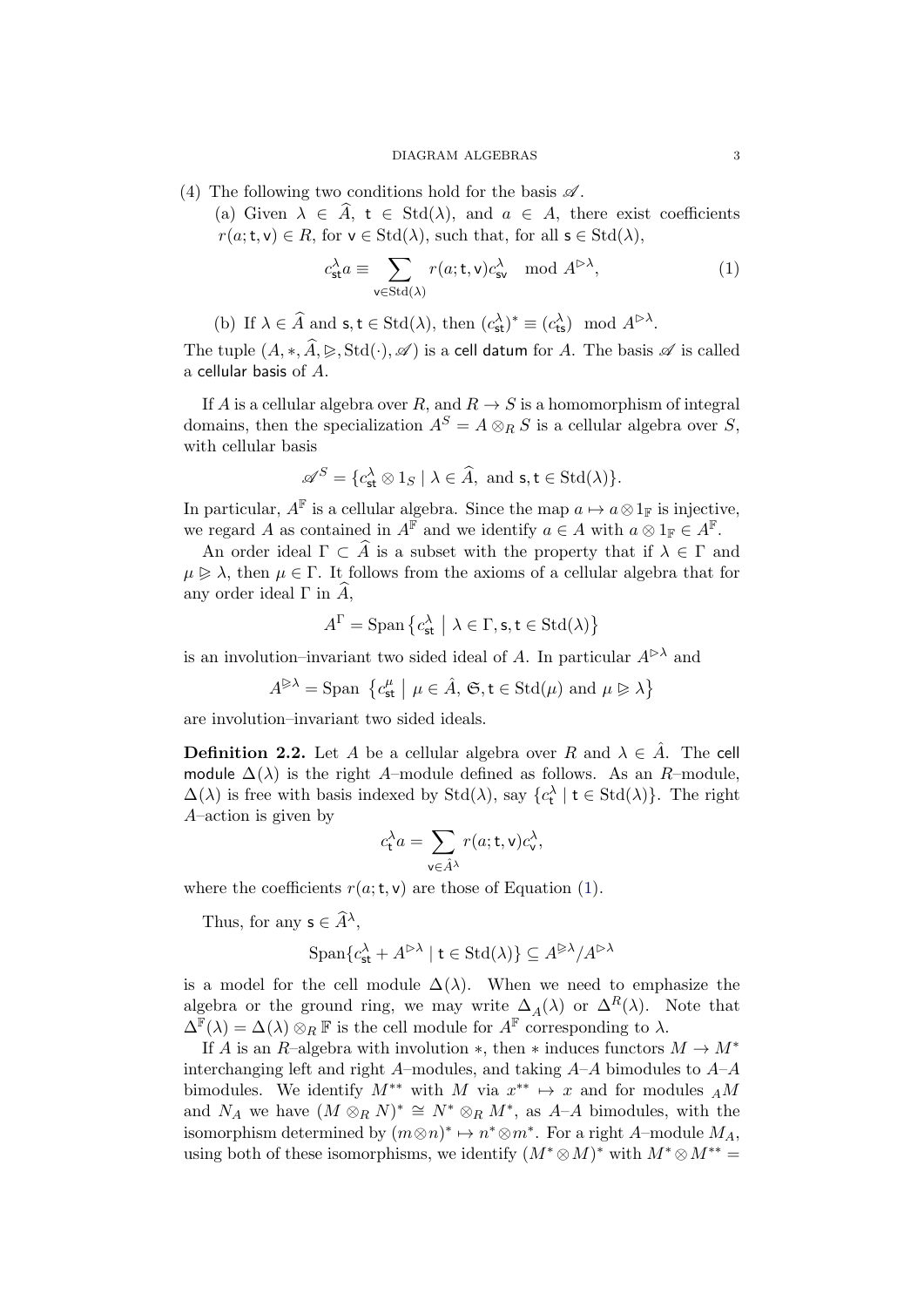$M^* \otimes M$ , via  $(x^* \otimes y)^* \mapsto y^* \otimes x$ . Now we apply these observations with A a cellular algebra and  $\Delta(\lambda)$  a cell module. The assignment

$$
\alpha_\lambda : c^\lambda_{\mathsf s \mathsf t} + A^{\rhd \lambda} \mapsto (c^\lambda_{\mathsf s})^* \otimes (c^\lambda_{\mathsf t})
$$

determines an A–A bimodule isomorphism from  $A^{\geq \lambda}/A^{\geq \lambda}$  to  $(\Delta(\lambda))^* \otimes_R$  $\Delta(\lambda)$ . Moreover, we have  $*\circ \alpha_{\lambda} = \alpha_{\lambda} \circ *$ , which reflects the cellular algebra axiom  $(c_{\text{st}}^{\lambda})^* \equiv c_{\text{ts}}^{\lambda} \mod A^{\triangleright \lambda}$ .

A certain bilinear form on the cell modules plays an essential role in the theory of cellular algebras. Let  $A$  be a cellular algebra over  $R$  and let  $\lambda \in \hat{A}$ . The cell module  $\Delta(\lambda)$  can be regarded as an  $A/A^{\triangleright\lambda}$  module. For  $x, y, z \in \Delta(\lambda)$ , it follows from the the definition of the cell module and the map  $\alpha_{\lambda}$  that  $x\alpha_{\lambda}^{-1}(y^*\otimes z)\in Rz$ . Define  $\langle x, y \rangle$  by

$$
x\alpha_{\lambda}^{-1}(y^* \otimes z) = \langle x, y \rangle z. \tag{2}
$$

Then  $\langle x, y \rangle$  is R-linear in each variable and we have  $\langle xa, y \rangle = \langle x, ya^* \rangle$  for  $x, y \in \Delta(\lambda)$  and  $a \in A$ . Note that

$$
c_{\rm st}^{\lambda} c_{\rm uv}^{\lambda} = \langle c_{\rm t}^{\lambda}, c_{\rm u}^{\lambda} \rangle c_{\rm sv}^{\lambda},
$$

which is the customary definition of the bilinear form.

**Definition 2.3** ([\[5\]](#page-22-5)). A cellular algebra, A, is said to be cyclic cellular if every cell module is cyclic as an A-module.

<span id="page-4-0"></span>If A is cyclic cellular,  $\lambda \in \widehat{A}$ , and  $\delta(\lambda)$  is a generator of the cell module  $\Delta(\lambda)$ , let  $m_{\lambda}$  be a lift in  $A^{\trianglerighteq \lambda}$  of  $\alpha_{\lambda}^{-1}(\delta(\lambda)^* \otimes \delta(\lambda)).$ 

**Lemma 2.4.** The element  $m_{\lambda}$  has the following properties:

(1)  $m_{\lambda} \equiv m_{\lambda}^* \mod A^{\triangleright \lambda}$ . (2)  $A^{\trianglerighteq \lambda} = \hat{A} m_{\lambda} A + A^{\triangleright \lambda}.$ (3)  $(m_{\lambda}A + A^{\triangleright \lambda})/A^{\triangleright \lambda} \cong \Delta(\lambda)$ , as right A-modules.

<span id="page-4-2"></span>*Proof.* Lemma 2.5 in [\[5\]](#page-22-5).

<span id="page-4-3"></span>In examples of interest to us, we can always choose  $m_\lambda$  to satisfy  $m_\lambda^*=m_\lambda$ (and moreover,  $m_{\lambda}$  is given explicitly).

<span id="page-4-1"></span>2.2. Sequences of diagram algebras. Here and in the remainder of the paper, we will consider an increasing sequence  $(A_r)_{r\geq 0}$  of cellular algebras over an integral domain  $R$  with field of fractions  $\mathbb F$ . We assume that all the inclusions are unital and that the involutions are consistent; that is the involution on  $A_{r+1}$ , restricted to  $A_r$ , agrees with the involution on  $A_r$ . We will establish a list of assumptions  $(D1)$ – $(D6)$ . For convenience, we call an increasing sequence of cellular algebras satisfying these assumptions a sequence of diagram algebras.

Let  $(\widehat{A}_r, \geqslant)$  denote the partially ordered set in the cell datum for  $A_r$ . For  $\lambda \in \hat{A}_r$ , let  $\Delta_r(\lambda)$  denote the corresponding cell module. If S is an integral domain with a unital homomorphism  $R \to S$ , write  $A_r^S = A_r \otimes_R S$  and  $\Delta_r^S(\lambda)$  for  $\Delta_r(\lambda) \otimes_R S$ . In particular, write  $A_r^{\mathbb{F}} = A_r \otimes_R \mathbb{F}$  and  $\Delta_r^{\mathbb{F}}(\lambda)$  for  $\Delta_r(\lambda) \otimes_R \mathbb{F}$ .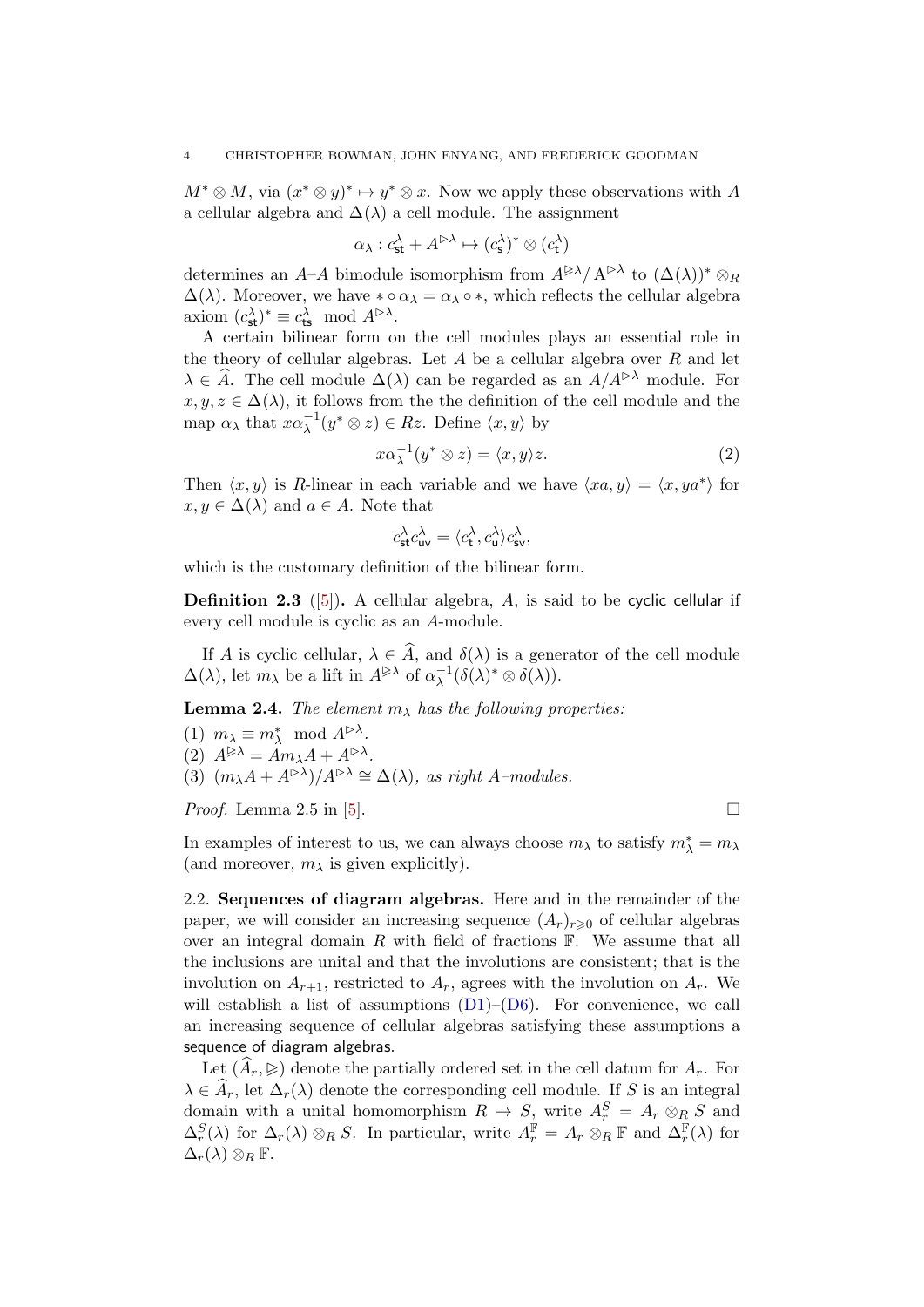**Definition 2.5.** Let A be a cellular algebra over R. If M is a right  $A$ module, a cell-filtration of  $M$  is a filtration by right  $A$ -modules

$$
\{0\} = M_0 \subseteq M_1 \subseteq \cdots \subseteq M_s = M,
$$

such that  $M_i/M_{i-1} \cong \Delta(\lambda^{(i)})$  for some  $\lambda^{(i)} \in \widehat{A}$ . We say that the filtration is order preserving if  $\lambda^{(i)} \triangleright \lambda^{(i+1)}$  in  $\widehat{A}$  for all  $i \geqslant 1$ .

**Definition 2.6** ([\[6,](#page-22-6) [7\]](#page-22-7)). Let  $(A_r)_{r\geqslant0}$  be an increasing sequence of cellular algebras over an integral domain R.

- <span id="page-5-1"></span>(1) The tower  $(A_r)_{r\geq 0}$  is restriction–coherent if for each  $r\geq 0$  and each  $\mu \in$  $\widehat{A}_{r+1}$ , the restricted module  $\text{Res}_{A_r}^{A_{r+1}}(\Delta_{r+1}(\mu))$  has an order preserving cell-filtration.
- (2) A tower  $(A_r)_{r\geq 0}$  is induction–coherent if for each  $r \geq 0$  and each  $\lambda \in$  $\widehat{A}_r$ , the induced module  $\text{Ind}_{A_r}^{A_{r+1}}(\Delta_r^R(\lambda))$  has an order preserving cellfiltration.
- (3) The tower  $(A_r)_{r\geqslant0}$  is coherent if it is both restriction- and inductioncoherent.

*Remark* 2.7. We have changed the terminology from  $[4, 6, 7]$  $[4, 6, 7]$  $[4, 6, 7]$  $[4, 6, 7]$ , as the weaker notion of coherence, in which the order preserving requirement is omitted, plays no role here.

We now list the first of our assumptions for a sequence of diagram algebras:

- (D1)  $A_0 = R$ .
- (D2) The algebras  $A_r$  are cyclic cellular for all  $r \geq 0$ .

For all k and for all  $\lambda \in \widehat{A}_k$ , fix once and for all a bimodule isomorphism  $\alpha_{\lambda}:A_k^{\triangleright\lambda}$  $\mathbb{R}^{\geq \lambda} \setminus A_k^{\geq \lambda} \to (\Delta_k(\lambda))^* \otimes_R \Delta_k(\lambda)$ , a generator  $\delta_k(\lambda)$  of the cyclic  $A_k$ –module  $\Delta_k(\lambda)$ , and an element  $m_\lambda \in A_k^{\geqslant \lambda}$  $\underset{k}{\triangleright}^{\lambda}$  satisfying  $\alpha_{\lambda}(m_{\lambda} + A_{k}^{\triangleright \lambda}) =$  $(\delta_k(\lambda))^* \otimes \delta_k(\lambda)$ . Recall the properties of  $m_\lambda$  from [Lemma 2.4.](#page-3-0) We require the following mild assumption on the elements  $m_{\lambda}$ .

(D3)  $m_{\lambda} = m_{\lambda}^*$ .

<span id="page-5-0"></span>Our list of assumptions continues as follows:

- <span id="page-5-2"></span>(D4)  $A_r^{\mathbb{F}}$  is split semisimple for all  $r \geq 0$ .
- <span id="page-5-3"></span>(D5) The sequence of algebras  $(A_r)_{r\geqslant 0}$  is restriction–coherent.

As discussed in [\[4,](#page-22-0) Section 3], under the assumptions [\(D1\)](#page-4-0)–[\(D5\)](#page-4-1) above, there exists a well defined multiplicity–free branching diagram  $A$  associated with the sequence  $(A_r)_{r\geq 0}$ . The branching diagram is an infinite, graded, directed graph with vertices  $\widehat{A}_r$  at level k and edges determined as follows. For  $\lambda \in \widehat{A}_{r-1}$  and  $\mu \in \widehat{A}_r$ , there is an edge  $\lambda \to \mu$  in  $\widehat{A}$  if and only if  $\Delta_{r-1}(\lambda)$  appears as a subquotient of an order preserving cell filtration of  $\text{Res}_{A_{r-1}}^{A_r}(\Delta_r(\mu))$ . Note that  $\widehat{A}_0$  is a singleton; we denote its unique element by  $\emptyset$ . We can choose  $\Delta_0(\emptyset) = R$ ,  $\delta_0(\emptyset) = 1$ , and  $m_{\emptyset} = 1$ .

**Definition 2.8.** Given  $\nu \in \widehat{A}_r$ , we define a standard tableau of shape  $\nu$  to be a directed path t on the branching diagram A from  $\emptyset \in A_0$  to  $\nu$ ,

 $t = (\emptyset = t(0) \rightarrow t(1) \rightarrow t(2) \rightarrow \cdots \rightarrow t(r-1) \rightarrow t(r) = \nu).$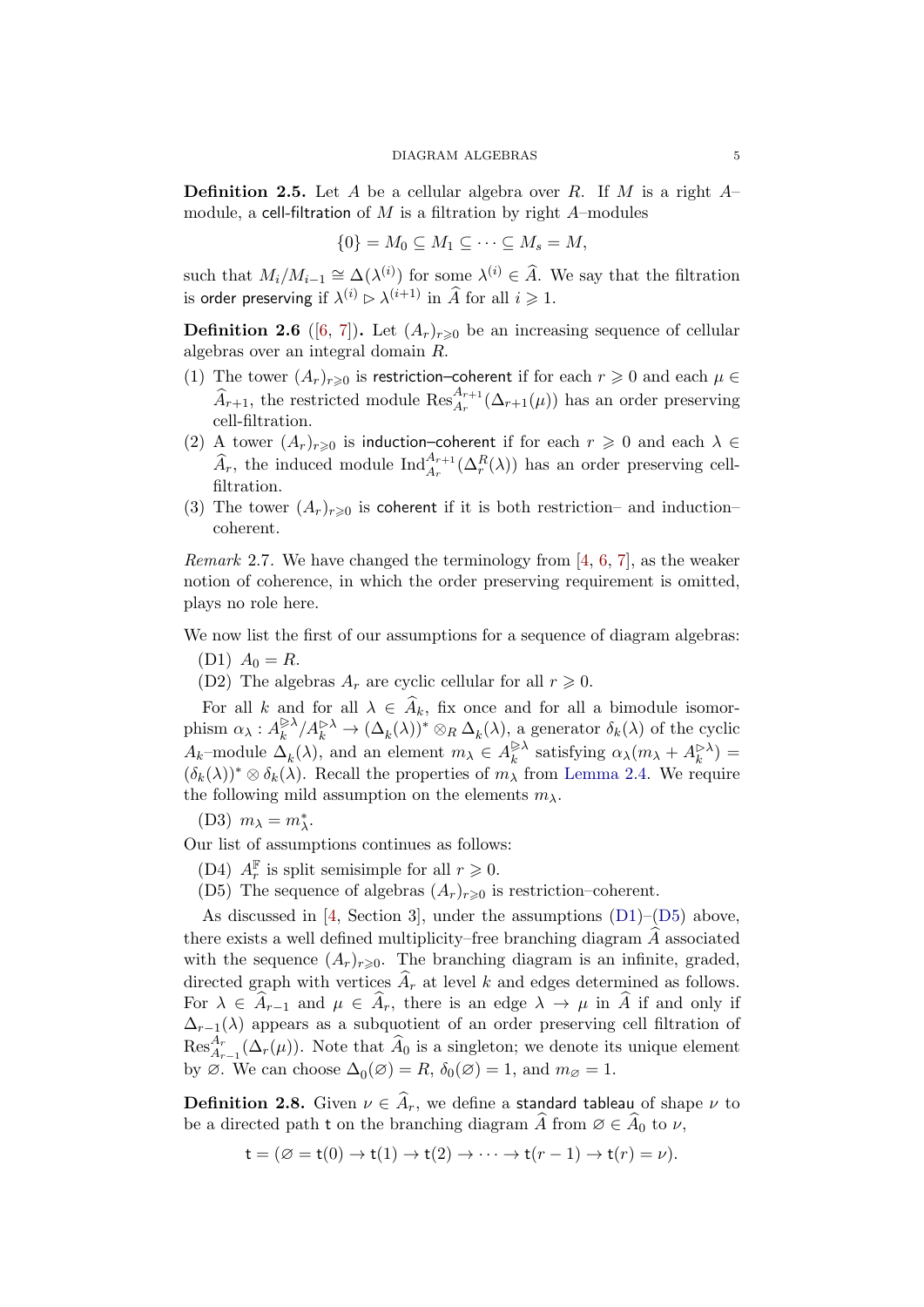We let  $\mathrm{Std}_r(\nu)$  denote the set of all such paths and let  $\mathrm{Std}_r = \cup_{\nu \in \widehat{A}_r} \mathrm{Std}_r(\nu)$ .

It is shown in in [\[4,](#page-22-0) Section 3] that there exist certain "branching factors"  $d_{\lambda\to\mu} \in A_r$  associated to each edge  $\lambda \to \mu$  in  $\widehat{A}$ , related to the cell filtration of  $\operatorname{Res}^{A_r}_{A_{r-1}}(\Delta_r(\mu))$ . Given a path  $t \in \operatorname{Std}_r(\nu)$ ,

$$
\varnothing = \mathsf{t}(0) \to \mathsf{t}(1) \to \mathsf{t}(2) \to \cdots \to \mathsf{t}(r-1) \to \mathsf{t}(r) = \nu,
$$

define  $d_{\mathbf{t}} = d_{\mathbf{t}(r-1)\rightarrow \mathbf{t}(r)}d_{\mathbf{t}(r-2)\rightarrow \mathbf{t}(r-1)}\cdots d_{\mathbf{t}(0)\rightarrow \mathbf{t}(1)}$ .

We say two cellular bases of an algebra  $\overrightarrow{A}$  with involution are equivalent if they determine the same two sided ideals  $A^{\triangleright\lambda}$  and isomorphic cell modules.

**Theorem 2.9** ([\[4\]](#page-22-0), Section 3). Let  $(A_r)_{r\geq 0}$  be a sequence of algebras satisfying assumptions  $(D1)$ – $(D5)$ .

- (1) Let  $\lambda \in \widehat{A}_r$ . The set  $\{m_{\lambda}d_t + A_r^{\triangleright\lambda} \mid t \in \text{Std}_r(\lambda)\}\$ is a basis of the cell module  $\Delta_r(\lambda)$ .
- <span id="page-6-3"></span>(2) The set  $\{d_s^* m_{\lambda} d_t \mid \lambda \in \hat{A}_r, s, t \in \text{Std}_r(\lambda)\}\$ is a cellular basis of  $A_r$ , equivalent to the original cellular basis.
- (3) For a fixed  $\lambda \in \hat{A}_r$ , we let  $\mu(1) \triangleright \mu(2) \triangleright \cdots \triangleright \mu(s)$  be a listing of the  $\mu \in \widehat{A}_{r-1}$  such that  $\mu \to \lambda$ . Let

$$
M_j = \operatorname{Span}_R \left\{ m_{\lambda} d_{\mathsf{t}} + A_r^{\rhd \lambda} \; \Big| \; {\mathsf{t}} \in \operatorname{Std}_r(\lambda), {\mathsf{t}}(k-1) \vartriangleright \mu(j) \right\}.
$$

Then

<span id="page-6-1"></span><span id="page-6-0"></span>
$$
(0) \subset M_1 \subset \cdots \subset M_s = \Delta_r(\lambda)
$$

is a filtration of  $\Delta_r(\lambda)$  by  $A_{r-1}$  submodules, and  $M_j/M_{j-1} \cong \Delta_{r-1}(\mu_j)$ .

*Notation* 2.10. We write  $m_{\text{st}}^{\lambda} = d_{\text{s}}^* m_{\lambda} d_{\text{t}}$ . Also write  $m_{\text{t}} = m_{\lambda} d_{\text{t}} + A_r^{\triangleright \lambda} \in$  $\Delta_r(\lambda)$ . We refer to the cellular basis  $\{m_{st}^{\lambda} \mid \lambda \in \widehat{A}_r \text{ and } s, t \in \text{Std}_r(\lambda)\}\$ as the Murphy cellular basis of  $A_r$  and  $\{m_\mathbf{t}^\lambda\mid \mathsf{t}\in \mathrm{Std}_r(\lambda)\}$  as the Murphy basis of the cell module  $\Delta_k(\lambda)$ .

We will now continue with our list of assumed properties of the sequence of algebra  $(A_r)_{r\geqslant 0}$  with one final axiom.

(D6) There exist 'u-branching factors'  $u_{\mu \to \lambda} \in A_{r+1}^R$  such that

$$
m_{\lambda}d_{\mu-\lambda} = (u_{\mu-\lambda})^* m_{\mu}.
$$
\n(3)

**Example 2.11.** It is shown in [\[4\]](#page-22-0) that the Hecke algebras of type  $A$ , the symmetric group algebras, the Brauer algebras, the Birman–Wenzl–Murakami algebras, the partition algebras, and the Jones–Temperley–Lieb algebras all are examples of sequences of algebras satisfying properties [\(D1\)](#page-4-0)–[\(D6\)](#page-5-0). For the Hecke algebras, the cellular basis of [Theorem 2.9](#page-5-1) agrees with the Mur-phy basis from [\[15\]](#page-23-1), up to a normalization. In each case the ground ring  $R$ can be taken to be the generic ground ring for the class of algebras. For example, for the Hecke algebras, this is  $\mathbb{Z}[q, q^{-1}]$ , and for the Brauer algebras it is  $\mathbb{Z}[\boldsymbol{\delta}]$ , where **q** and  $\boldsymbol{\delta}$  are indeterminants.

<span id="page-6-2"></span>Let  $G_n$  be either the general linear group  $GL_n$ , the orthogonal group  $O_n$ , or the symplectic group  $Sp_{2n}$  and let V denote its natural module. The centralizer algebra  $\text{End}_{G_n}(V^{\otimes r})$  is a quotient of the symmetric group  $\mathfrak{S}_r$ , the Brauer algebra  $B_r(n)$ , or the Brauer algebra  $B_r(-2n)$  respectively. In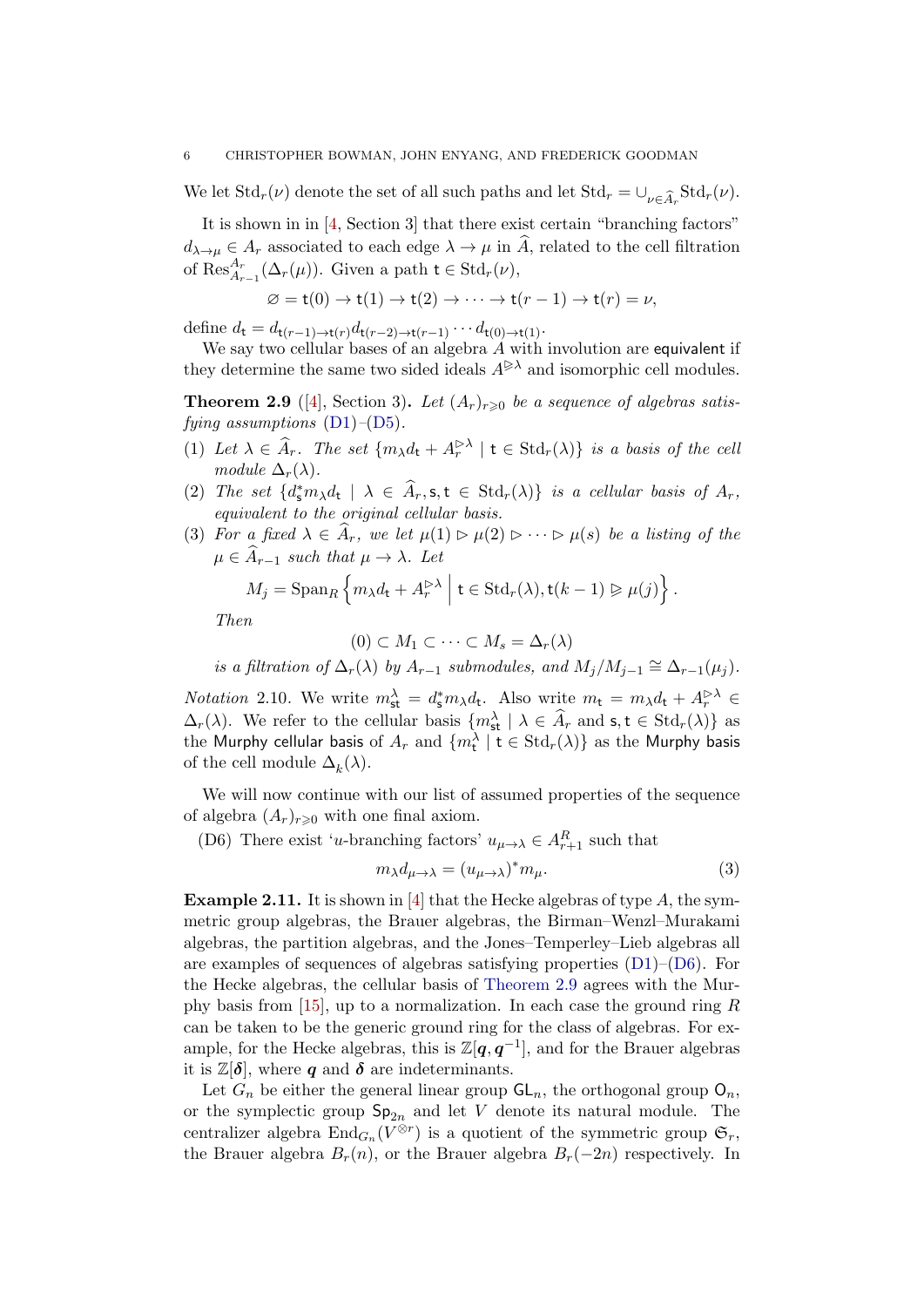each case the ground ring R can be taken to be  $\mathbb{Z}$ . It is shown in [\[3\]](#page-22-2) that the algebras  $\text{End}_G(V^{\otimes r})$  all satisfy axioms [\(D1\)](#page-4-0)–[\(D6\)](#page-5-0).

**Definition 2.12.** Given  $0 \le s \le r$  and  $\lambda \in \widehat{A}_s$ ,  $\nu \in \widehat{A}_r$ , we define a skew standard tableau of shape  $\nu \setminus \lambda$  and degree  $r - s$  to be a directed path t on the branching diagram  $\widehat{A}$  from  $\lambda$  to  $\nu$ ,

 $t = (\lambda = t(s) \rightarrow t(s+1) \rightarrow t(s+2) \rightarrow \cdots \rightarrow t(r-1) \rightarrow t(r) = \nu).$ 

<span id="page-7-1"></span>We let  $\text{Std}_{s,r}(\nu \setminus \lambda)$  denote the set of all such paths with given  $\lambda$  and  $\nu$ . Given  $0 \le s \le r$ , we set  $\text{Std}_{s,r} = \bigcup_{\lambda \in \widehat{A}_s, \nu \in \widehat{A}_r} \text{Std}_{s,r}(\nu \setminus \lambda).$ 

<span id="page-7-2"></span>Given two paths  $s \in \text{Std}_{q,s}(\mu \setminus \lambda)$  and  $t \in \text{Std}_{s,r}(\nu \setminus \mu)$  such that the final point of s is the initial point of t, define s∘t to be the obvious path obtained by concatenation.

*Remark* 2.13. Given a path  $t \in Std_{s,r}(\nu \setminus \lambda)$  of the form

$$
\lambda = \mathsf{t}(s) \to \mathsf{t}(s+1) \to \mathsf{t}(s+2) \to \cdots \to \mathsf{t}(r-1) \to \mathsf{t}(r) = \nu,
$$

define

$$
d_{\mathbf{t}} = d_{\mathbf{t}(r-1)\to \mathbf{t}(r)} d_{\mathbf{t}(r-2)\to \mathbf{t}(r-1)} \cdots d_{\mathbf{t}(s)\to \mathbf{t}(s+1)},
$$

and

$$
u_{\mathsf{t}} = u_{\mathsf{t}(s) \to \mathsf{t}(s+1)} \cdots u_{\mathsf{t}(r-2) \to \mathsf{t}(r-1)} u_{\mathsf{t}(r-1) \to \mathsf{t}(r)}.
$$

Then it follows from the compatibility relation [\(3\)](#page-5-2) and induction on  $r - s$ that

$$
u_t^* m_\lambda = m_\nu d_t. \tag{4}
$$

Because  $m_{\emptyset}$  can be chosen to be 1, this gives in particular for  $t \in Std_r(\nu)$ ,

$$
u_t^* = m_\nu d_t. \tag{5}
$$

Therefore the cellular basis  $\{m_{st}^{\nu}\}\$  can also be written in the apparently asymmetric form

$$
m_{\rm st}^{\nu} = d_{\rm s}^* m_{\nu} d_{\rm t} = d_{\rm s}^* u_{\rm t}^*.
$$

<span id="page-7-0"></span>Using the symmetry of the cellular basis  $(m_{st}^{\nu})^* = m_{ts}^{\nu}$  (which follows from the assumption [\(D3\)](#page-4-2)), we also get

$$
m_{\rm st}^{\nu} = u_{\rm s} d_{\rm t}.
$$

Using [\(5\)](#page-6-0), we have the following form for the basis  $\{m_t^{\nu} \mid t \in \text{Std}_r(\nu)\}\$  of the cell module  $\Delta_r(\nu)$ :

$$
m_{\mathsf{t}}^{\nu} = u_{\mathsf{t}}^* + A_r^{\rhd \nu}.\tag{6}
$$

Now, for any  $0 \leqslant q \leqslant s \leqslant r$ , let  $\mathsf{t}_{[q,s]}$  denote the truncated path,

$$
\mathsf{t}(q) \to \mathsf{t}(q+1) \to \mathsf{t}(q+2) \to \cdots \to \mathsf{t}(s-1) \to \mathsf{t}(s).
$$

The representative  $u_t^*$  of  $m_t$  has the remarkable property that for any  $0 \le$  $s \leqslant r$ ,

$$
u_{t}^{*} = u_{t_{[s,r]}}^{*} u_{t_{[0,s]}}^{*},
$$
\n<sup>(7)</sup>

and

$$
u_{t_{[0,s]}}^* = m_{t(s)} d_{t_{[0,s]}} \in m_{t(s)} A_s \subseteq A_s^{\triangleright t(s)}.
$$
\n(8)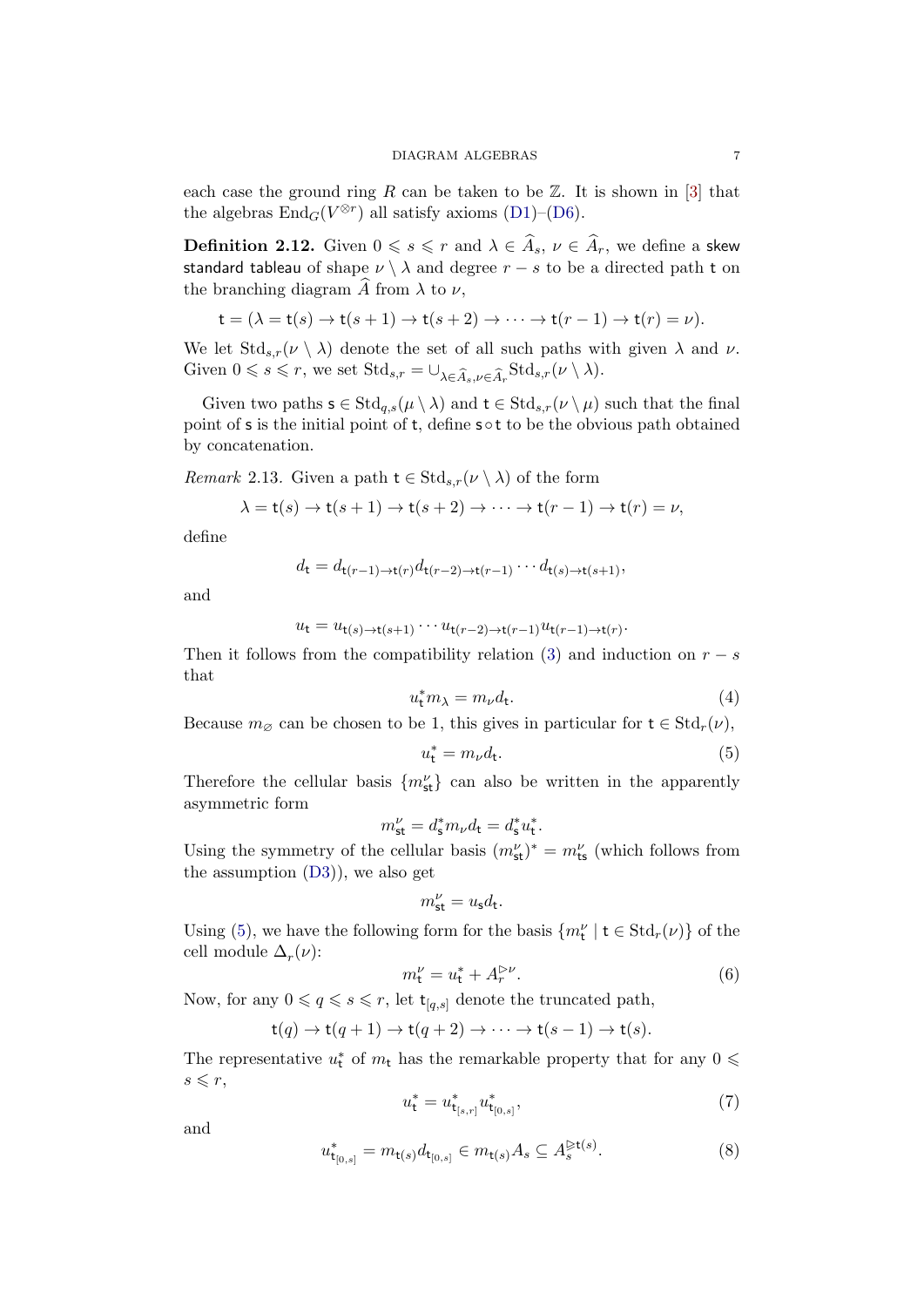<span id="page-8-0"></span>The compatibility relations [\(4\)](#page-6-1) together with the factorizability [\(7\)](#page-6-2) of representatives  $u_t^*$  of the Murphy basis play a crucial role in this paper. They lead directly to our dominance triangularity results, which in turn lead to strong results about restriction of cell modules and allow the construction of skew cell modules. In our view, these are the distinguishing properties of the Murphy bases of diagram algebras, and even in the original context of the Hecke algebras [\[15\]](#page-23-1) these properties provide new insight.

#### 3. Seminormal basis and dominance triangularity

3.1. Gelfand–Zeitlin idempotents. Consider an increasing sequence of algebras  $(A_r)_{r\geq 0}$  satisfying assumptions [\(D1\)](#page-4-0)–[\(D6\)](#page-5-0) of [Section 2.2.](#page-3-1) Let us recall the following notion pertaining to the tower  $(A_r^{\mathbb{F}})_{r\geqslant0}$ . The terminology is from Okounkov and Vershik [\[16,](#page-23-2) [17\]](#page-23-3).

**Definition 3.1.** The *Gelfand–Zeitlin subalgebra*  $G_r$  of  $A_r^{\mathbb{F}}$  is the subalgebra generated by the centers of  $A_0^{\mathbb{F}}, A_1^{\mathbb{F}}, \ldots, A_r^{\mathbb{F}}$ .

The Gelfand–Zeitlin subalgebra is a maximal abelian subalgebra of  $A_r^{\mathbb{F}}$ and contains a canonical family of idempotents indexed by paths on the branching diagram  $\widehat{A}$ . For each s let  $\{z_s^{\lambda} \mid \lambda \in \widehat{A}_s\}$  denote the set of minimal central idempotents in  $A_s^{\mathbb{F}}$ . For  $r \geq 1$  and t a path on  $\widehat{A}$  of length r, let  $F_t = \prod_{s=1}^r z_s^{\mathsf{t}(s)}$ . The elements  $F_t$  for  $\mathsf{t} \in \text{Std}_r$  are mutually orthogonal minimal idempotents whose sum is the identity; moreover  $\sum_{t \in \text{Std}_{r}(\lambda)} F_t =$  $z_r^{\lambda}$ . If  $s \in \text{Std}_s$  and  $t \in \text{Std}_r$  with  $s \leq r$ , then  $F_s F_t = \delta_{s, t_{[0,s]}} F_t$ . Evidently, the set  $\{F_t \mid t \in \text{Std}_s, 0 \leq s \leq r\}$  generates  $G_r$ . Let us call this set of idempotents the family of **Gelfand–Zeitlin idempotents** for  $(A_r^{\mathbb{F}})_{r \geqslant 0}.$ 

3.2. Seminormal bases. Let  $\{m_{st}^{\lambda} \mid \lambda \in \hat{A}_r \text{ and } s, t \in \text{Std}_r(\lambda)\}\$  be the Murphy cellular basis of  $A_r$  constructed in [Section 2.2,](#page-3-1) and for  $\lambda \in \widehat{A}_r$ , let  ${m_t^{\lambda}}$  | t ∈ Std<sub>r</sub>( $\lambda$ )} be the Murphy basis of the cell module  $\Delta_r(\lambda)$ . For  $\mathsf{t} \in \text{Std}_r$ , let  $F_{\mathsf{t}}$  be the corresponding Gelfand–Zeitlin idempotent in  $A_r^{\mathbb{F}}$ .

**Definition 3.2** (Seminormal bases). Let  $r \geq 0$  and  $\lambda \in \hat{A}_r$ . For s, t  $\in$  $\text{Std}_r(\lambda)$ , define  $f_t^{\lambda} = m_t F_t \in \Delta_r^{\mathbb{F}}(\lambda)$  and  $F_{\text{st}}^{\lambda} = F_{\text{s}} m_{\text{st}}^{\lambda} F_t \in A_r^{\mathbb{F}}$ .

We now define two partial orders the sets of paths  $Std_{s,r}$  in the branching graph.

**Definition 3.3** (Dominance order). For  $s, t \in \text{Std}_{s,r}$ , define  $s \geq t$  if  $s(j) \geq$  $t(j)$  for all  $0 \leq j \leq r$ . We write  $s \geq t$  if  $s \neq t$  and  $s \geq t$ .

This is evidently a partial order, which we call the dominance order on paths. In particular, the dominance order is defined on  $\mathrm{Std}_r$  and on  $\mathrm{Std}_r(\lambda)$ for  $\lambda \in \widehat{A}_r$ .

**Definition 3.4** (Reverse lexicographic order). For  $s, t \in Std_{s,r}$ , define  $s \geq t$ if  $s = t$  or if for the last index j such that  $s(j) \neq t(j)$ , we have  $s(j) \triangleright t(j)$ . We write  $s \succ t$  if  $s \neq t$  and  $s \succcurlyeq t$ .

<span id="page-8-1"></span>This is also a partial order on paths (and is defined on  $\mathrm{Std}_r$  and on  $\mathrm{Std}_r(\lambda)$ ) for  $\lambda \in \widehat{A}_r$ ). Evidently  $s \triangleright t$  implies  $s \succ t$ .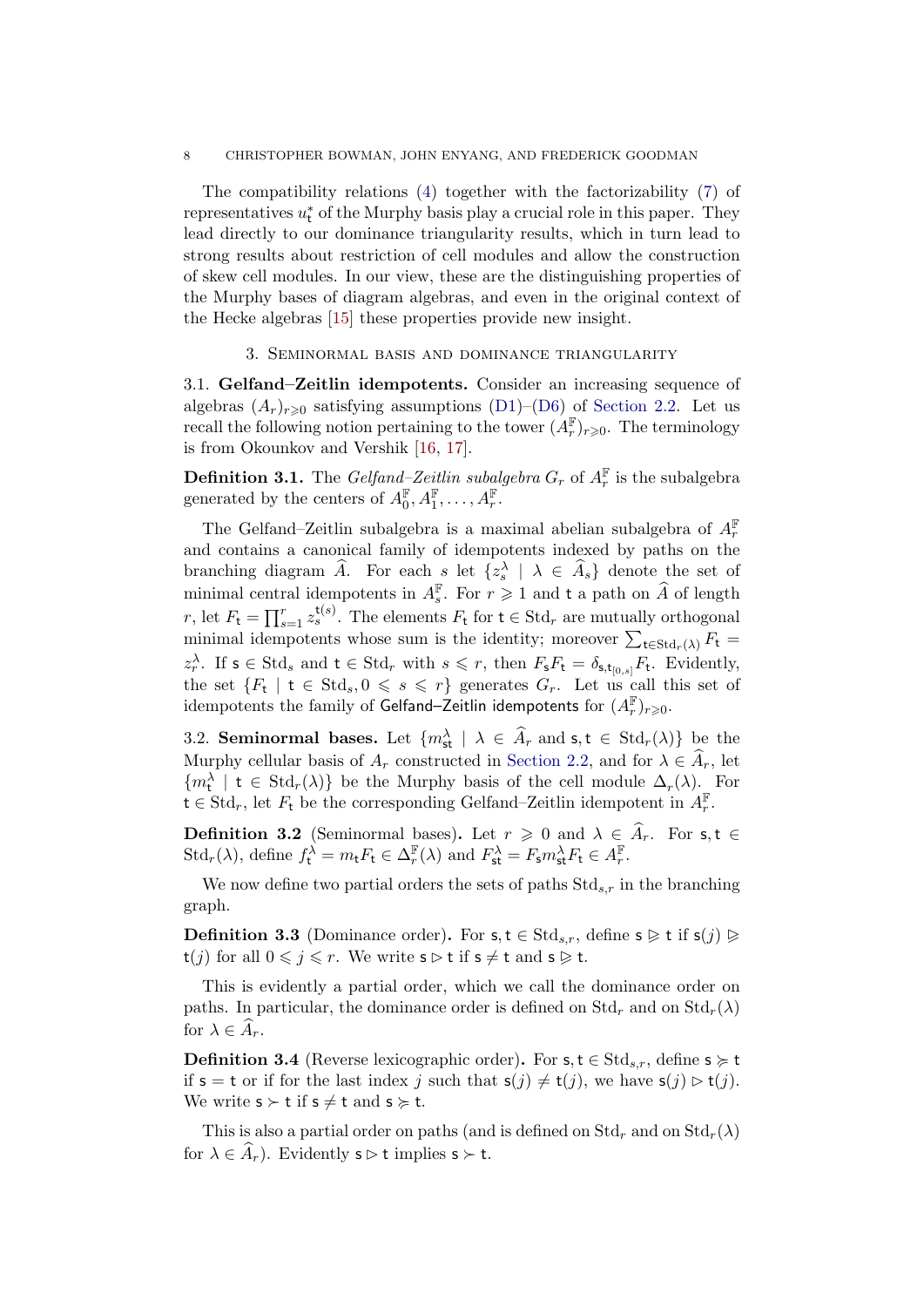**Theorem 3.5** (Dominance triangularity). Fix  $\lambda \in \widehat{A}_r$ . For all  $t \in \text{Std}_r(\lambda)$ , there exist coefficients  $r_s, r'_s \in \mathbb{F}$  such that

$$
m^\lambda_{\mathsf{t}} = f^\lambda_{\mathsf{t}} + \sum_{\substack{\mathsf{s}\in \mathrm{Std}_r(\lambda)\\ \mathsf{s}\rhd \mathsf{t}}} r_\mathsf{s} f^\lambda_{\mathsf{s}} ~~ f^\lambda_{\mathsf{t}} = m^\lambda_{\mathsf{t}} + \sum_{\substack{\mathsf{s}\in \mathrm{Std}_r(\lambda)\\ \mathsf{s}\rhd \mathsf{t}}} r'_\mathsf{s} m^\lambda_{\mathsf{s}}.
$$

<span id="page-9-0"></span>In particular,  $\{f_t^{\lambda} \mid t \in \text{Std}_r(\lambda)\}\$ is a basis of  $\Delta_r^{\mathbb{F}}(\lambda)$ .

*Proof.* The element  $\sum_{\mu \geqslant \lambda} z_s^{\mu}$  acts as the identity on the ideal  $A_s^{\geqslant \lambda}$ . For  $\lambda \in \hat{A}_r$  and  $t \in \text{Std}_r(\lambda)$ ,  $u_t^*$  has the property that  $u_{t_{[0,s]}}^* \in A_s^{\geq t(s)}$  for all  $0 \le s \le r$ , and  $u_t^* = u_{\mathsf{t}_{[s,r]}}^* u_{\mathsf{t}_{[0,s]}}^*$ . We therefore have that

$$
u_{\mathsf{t}}^* = u_{\mathsf{t}}^*\sum_{\mu(s)\triangleright \mathsf{t}(s)} z_s^{\mu(s)}
$$

.

Applying this at each  $0 \le s \le r$  gives

$$
u_{\mathsf{t}}^* = u_{\mathsf{t}}^*\prod_{1\leqslant s\leqslant r}\sum_{\mu(s)\triangleright \mathsf{t}(s)} z_s^{\mu(s)} = u_{\mathsf{t}}^*\sum_{(\mu(1),\mu(2),\ldots, \mu(r))} \prod_{1\leqslant s\leqslant r} z_s^{\mu(s)}
$$

where the sum is over all sequences  $(\mu(1), \mu(2), \ldots, \mu(r))$  such that  $\mu(s) \in \widehat{A}_s$ and  $\mu(s) \geq t(s)$  for all  $0 \leq s \leq r$ . If such a sequence is not an element of Std<sub>r</sub>, i.e. is not a path on  $\widehat{A}$ , then the product  $\prod_{1 \leq s \leq r} z_s^{\mu(s)}$  is zero. On the other hand, if

$$
\mathsf{s} = (\mu(1) \to \mu(2) \to \cdots \to \mu(r))
$$

is an element of  $\text{Std}_r$ , then  $\prod_{1 \leq s \leq r} z_s^{\mu(s)} = F_s$ . Thus

$$
u_{\mathsf{t}}^* = u_{\mathsf{t}}^*\sum_{\substack{\mathsf{s}\in \mathrm{Std}_r \\ \mathsf{s}\vartriangleright \mathsf{t}}} F_{\mathsf{s}} = u_{\mathsf{t}}^*F_{\mathsf{t}} + \sum_{\substack{\mathsf{s}\in \mathrm{Std}_r(\lambda) \\ \mathsf{s}\vartriangleright \mathsf{t}}} u_{\mathsf{t}}^*F_{\mathsf{s}} + y,
$$

where  $y \in (A_r^{\mathbb{F}})^{\triangleright \lambda}$ . Passing to the cell module  $\Delta_r^{\mathbb{F}}(\lambda)$  we have

$$
m_{\mathbf{t}}^{\lambda} = f_{\mathbf{t}}^{\lambda} + \sum_{\substack{\mathbf{s} \in \text{Std}_{r}(\lambda) \\ \mathbf{s} \rhd \mathbf{t}}} m_{\mathbf{t}}^{\lambda} F_{\mathbf{s}}.
$$

But the range of  $F_s$  acting on the simple module  $\Delta_r^{\mathbb{F}}(\lambda)$  is of dimension 1, spanned by  $f_{\mathsf{s}}^{\lambda}$ , so this gives

$$
m^\lambda_{\mathsf{t}} = f^\lambda_{\mathsf{t}} + \sum_{\substack{\mathsf{s} \in \mathrm{Std}_r(\lambda) \\ \mathsf{s} \rhd \mathsf{t}}} r_{\mathsf{s}} f^\lambda_{\mathsf{s}},
$$

for appropriate  $r_{\mathsf{s}} \in \mathbb{F}$ . This shows that the tuple  $[m_{\mathsf{t}}^{\lambda}]_{\mathsf{t} \in \text{Std}_{r}(\lambda)}$  is related to the tuple  $[f_t^{\lambda}]_{t \in \text{Std}_r(\lambda)}$  by an (invertible) matrix which is unitriangular with respect to dominance order of paths. Hence  $\{f_t^{\lambda} \mid t \in \text{Std}_r(\lambda)\}\)$  is a basis of  $\Delta_r^{\mathbb{F}}(\lambda)$  and the inverse change of basis matrix is also unitriangular.  $\Box$ 

Corollary 3.6. For  $r \geq 0$ , we have that

- (1)  $\{f_t^{\lambda} \mid t \in \text{Std}_r(\lambda)\}\$ is a basis of  $\Delta_r^{\mathbb{F}}(\lambda)$  for all  $\lambda \in \widehat{A}_r$ .
- (2)  $\{F_{\mathsf{st}}^{\lambda} \mid \lambda \in \widehat{A}_r \text{ and } \mathsf{s}, \mathsf{t} \in \widehat{A}_r\} \text{ is a cellular basis of } A_r^{\mathbb{F}}.$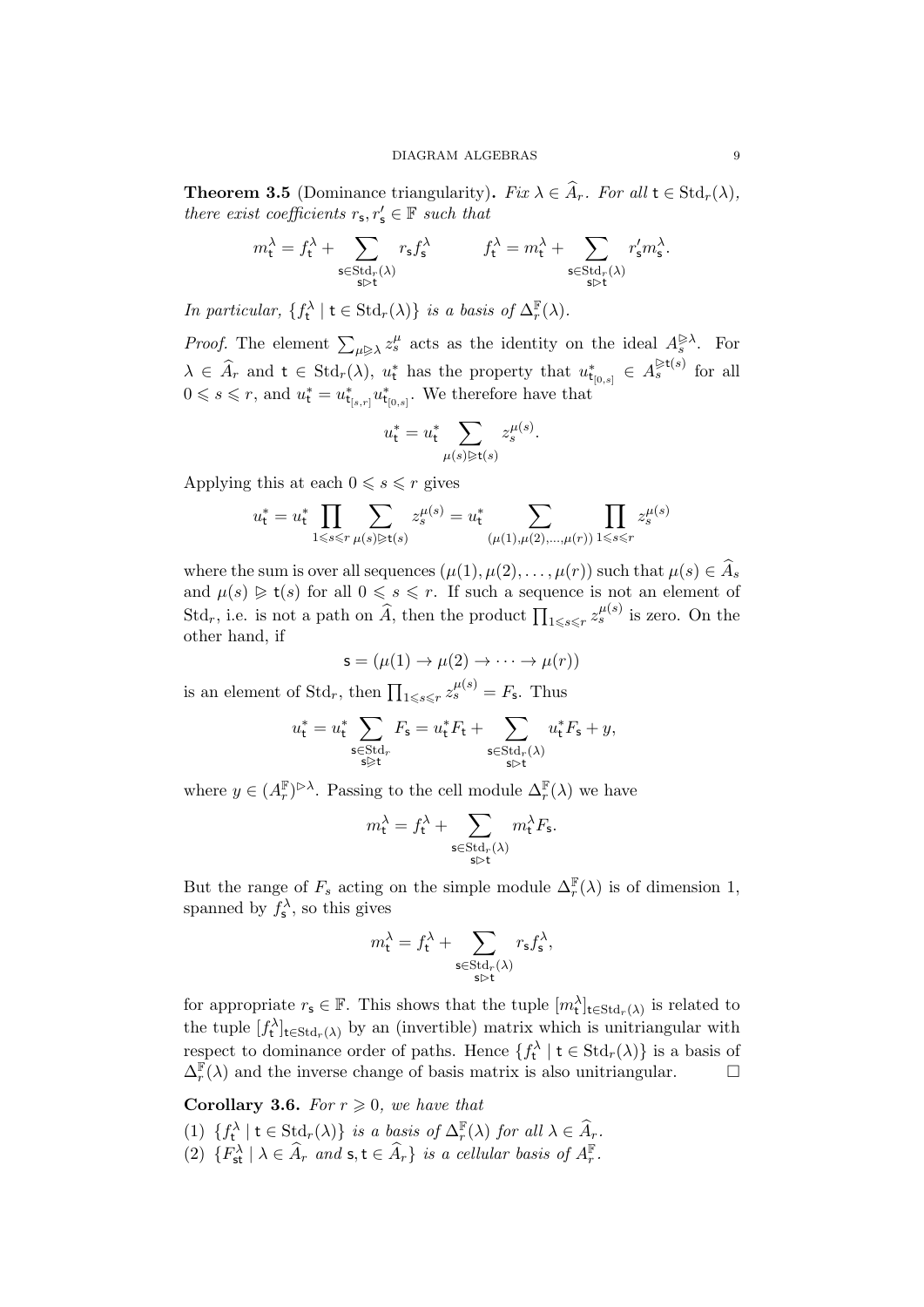Proof. The first statement was verified in the proof of [Theorem 3.5.](#page-8-0) The second statement follows from [\[7,](#page-22-7) Lemma 2.3], since  $F^{\lambda}_{\text{st}}$  is a lift of  $\alpha_{\lambda}^{-1}(f_{\text{s}}^{\lambda} \otimes_{\mathbb{F}}$  $f_{\mathsf{t}}^{\lambda}$ ).  $\Box$ 

We note that the cell module  $\Delta_r^{\mathbb{F}}(\lambda)$  imbeds in the algebra  $A_r^{\mathbb{F}}$  as a right ideal:

**Lemma 3.7.** Let  $r \geq 0$  and let  $\lambda \in \widehat{A}_r$ .

- (1)  $\text{Span}_{\mathbb{F}}\{u_t^*F_t \mid t \in \text{Std}_r(\lambda)\}\$ is a right ideal of  $A_r^{\mathbb{F}}$  and  $f_t^{\lambda} \mapsto u_t^*F_t$  determines an isomorphism of  $\Delta_r^{\mathbb{F}}(\lambda)$  onto this right ideal.
- (2) Likewise for any fixed  $s \in \text{Std}_r(\lambda)$ ,

$$
\Delta_r^{\mathbb{F}}(\lambda) \cong \mathrm{Span}_{\mathbb{F}}\{m_{\mathsf{st}}^{\lambda} F_{\mathsf{t}} \mid \mathsf{t} \in \mathrm{Std}_r(\lambda)\} \cong \mathrm{Span}_{\mathbb{F}}\{F_{\mathsf{st}}^{\lambda} \mid \mathsf{t} \in \mathrm{Std}_r(\lambda)\},
$$

<span id="page-10-0"></span>with isomorphisms determined by  $f_t^{\lambda} \mapsto m_{\text{st}}^{\lambda} F_t$ , respectively  $f_t^{\lambda} \mapsto F_{\text{st}}^{\lambda}$ .

*Proof.* Recall that  $\delta_{\lambda}$  is a generator of the cell module  $\Delta_r^{\mathbb{F}}(\lambda)$  and  $m_{\lambda}$  is a lift in  $(A_r^{\mathbb{F}})^{\geq \lambda}$  of  $\alpha_\lambda^{-1}((\delta_\lambda)^* \otimes_{\mathbb{F}} \delta_\lambda)$ . For any fixed  $x \in A_r^{\mathbb{F}}$  such that  $\delta_\lambda x \neq 0$ ,

$$
f_t^{\lambda} \mapsto \alpha_{\lambda}^{-1}(x^*(\delta_{\lambda})^* \otimes_{\mathbb{F}} f_t^{\lambda}) = x^* m_{\lambda} d_t F_t + (A_r^{\mathbb{F}})^{\triangleright \lambda}
$$

determines an isomorphism of  $\Delta_k^{\mathbb{F}}(\lambda)$  onto a submodule of  $(A_r^{\mathbb{F}})^{\geq \lambda}/(A_r^{\mathbb{F}})^{\geq \lambda}$ . Therefore, for  $b \in A_r^{\mathbb{F}}$ , if  $f_t^{\lambda}b = \sum_{s}^{\infty} \beta_s f_s^{\lambda}$ , then

$$
x^* m_\lambda d_{\mathsf{t}} F_{\mathsf{t}} b = \sum_{\mathsf{s}} \beta_{\mathsf{s}} x^* m_\lambda d_{\mathsf{s}} F_{\mathsf{s}} + y,
$$

where  $y \in (A_r^{\mathbb{F}})^{\triangleright \lambda}$ . Now for all  $\mathsf{s} \in \text{Std}_r(\lambda)$ ,  $F_{\mathsf{s}} z_k^{\lambda} = F_{\mathsf{s}}$ , but  $yz_k^{\lambda} = 0$ . Thus multiplying by  $z_k^{\lambda}$  on the right gives

$$
x^*m_\lambda d_{\textbf{t}} F_{\textbf{t}}b = \sum_{\textbf{s}} \beta_{\textbf{s}} x^*m_\lambda d_{\textbf{s}} F_{\textbf{s}},
$$

which shows that  $\text{Span}_{\mathbb{F}}\{x^*m_\lambda d_t F_t \mid t \in \text{Std}_r(\lambda)\}\$ is a right ideal and  $f_t \mapsto$  $x^*m_{\lambda}d_tF_t$  determines an isomorphism of  $\Delta_k^{\mathbb{F}}(\lambda)$  onto this right ideal. Taking  $x = 1$  yields statement (1), and taking  $x = d_s$ , respectively  $x = d_s F_s$ , gives the isomorphisms in part  $(2)$ .

**Lemma 3.8.** Let  $r \geq 0$ ,  $\lambda, \mu \in \widehat{A}_r$ ,  $s, t \in \text{Std}_r(\lambda)$ , and  $u, v \in \text{Std}_r(\mu)$ .

- (1)  $f_t^{\lambda} F_{\mathsf{uv}}^{\mu} = \delta_{\lambda,\mu} \langle f_t^{\lambda}, f_{\mathsf{u}}^{\lambda} \rangle f_{\mathsf{v}}^{\lambda}.$
- (2)  $F_{\text{st}}^{\lambda}F_{\text{uv}}^{\mu} = \delta_{\lambda,\mu}\langle f_{\text{t}}^{\lambda}, f_{\text{u}}^{\lambda}\rangle F_{\text{sv}}^{\lambda}.$
- (3)  $\langle f_t^{\lambda}, f_u^{\lambda} \rangle \neq 0$  if and only if  $t = u$ .
- (4)  $\langle f_t^{\lambda}, f_t^{\lambda} \rangle^{-1} F_{tt}^{\lambda} = F_t.$
- (5) The set of elements  $E_{\text{st}}^{\lambda} = \langle f_s^{\lambda}, f_s^{\lambda} \rangle^{-1} F_{\text{st}}^{\lambda}$  for  $\lambda \in \hat{A}_r$  and  $\mathsf{s}, \mathsf{t} \in \text{Std}_r(\lambda)$  is a complete family of matrix units with

$$
E_{\text{st}}^{\lambda}E_{\text{uv}}^{\mu} = \delta_{\lambda,\mu}\delta_{\text{t,u}}E_{\text{sv}}^{\lambda}, \quad \text{and} \quad E_{\text{st}}^{\lambda}E_{\text{ts}}^{\lambda} = E_{\text{ss}}^{\lambda} = F_{\text{s}}.
$$

*Proof.* If  $\lambda \neq \mu$ , then  $f_t^{\lambda} F_{uv}^{\mu} = f_t^{\lambda} F_t F_u F_{uv}^{\mu} = 0$ , and similarly  $F_{st}^{\lambda} F_{uv}^{\mu} = 0$ . We have  $f_t^{\lambda} F_{uv}^{\lambda} = \langle f_t^{\lambda}, f_u^{\lambda} \rangle f_v^{\lambda}$  by the definition of the bilinear form [\(2\)](#page-3-2), since  $F_{uv}^{\lambda}$  is a lift of  $\alpha_{\lambda}^{-1}((f_{u}^{\lambda})^{*} \otimes f_{v}^{\lambda})$ . This proves part (1) and part (2) follows from [Lemma 3.7](#page-9-0) part (2). If  $t \neq u$ , then

$$
\langle f_t^{\lambda}, f_u^{\lambda} \rangle = \langle f_t^{\lambda} F_t, f_u^{\lambda} F_u \rangle = \langle f_t^{\lambda} F_t F_u, f_u^{\lambda} \rangle = 0.
$$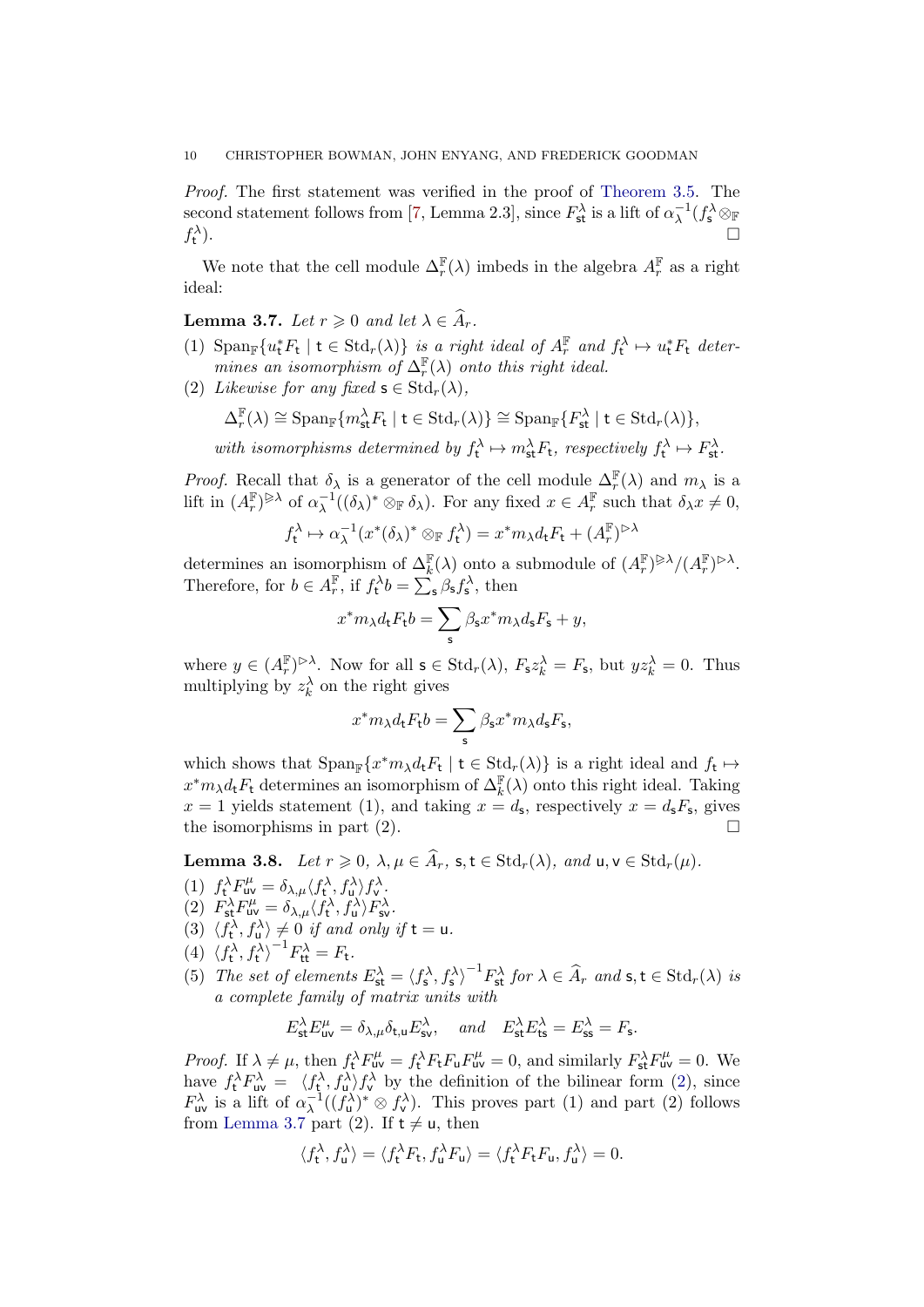Suppose that  $\langle f_t^{\lambda}, f_t^{\lambda} \rangle = 0$  for some  $t \in \text{Std}_r(\lambda)$ . Then it follows from part (2) and the orthogonality of the elements  $f_{\mu}^{\lambda}$  which was just established, that  $f_t^{\lambda} F_{uv}^{\mu} = 0$  for all  $\mu$  and all  $u, v \in \text{Std}_r(\mu)$ . But by [Corollary 3.6,](#page-8-1) the identity element of  $A_r^{\mathbb{F}}$  is in the span of the set of  $F_{uv}^{\mu}$ , so it follows that  $f_{t_i}^{\lambda} = 0$ , a contradiction. This proves part (3). By part (2),  $G_t = \langle f_t^{\lambda}, f_t^{\lambda} \rangle^{-1} F_{tt}^{\lambda}$  is an idempotent such that  $G_t F_t = G_t$ . Since  $F_t$  is a minimal idempotent, it follows that  $G_t = F_t$ , which proves part (4). Part (5) follows from parts (2),  $(3)$ , and  $(4)$ .

3.3. Restriction of the seminormal representations. For  $0 \le s \le r$ write  $A_r^{\mathbb{F}} \cap (A_s^{\mathbb{F}})'$  for the set of  $x \in A_r^{\mathbb{F}}$  that commute pointwise with  $A_s^{\mathbb{F}}$ .

**Proposition 3.9.** Let  $1 \leq s \leq r$ . Let  $\nu \in \widehat{A}_r$  and  $t \in \text{Std}_r(\nu)$ . Write  $\lambda = \mathsf{t}(s),\, \mathsf{t}_1 = \mathsf{t}_{[0,s]} \in \operatorname{Std}_s(\lambda)$ , and  $\mathsf{t}_2 = \mathsf{t}_{[s,r]} \in \operatorname{Std}_{s,r}(\nu \setminus \lambda)$ .

(1) Let  $x \in A_s^{\mathbb{F}}$  and suppose  $f_{t_1}^{\lambda} x = \sum_{s \in \text{Std}_s(\lambda)} \alpha_s f_s^{\lambda}$ . We have that

$$
f_{\mathsf{t}}^{\nu}x = \sum_{\mathsf{s} \in \mathrm{Std}_{s}(\lambda)} \alpha_{\mathsf{s}} f_{\mathrm{sot}_2}^{\nu}.
$$

(2) In particular, for  $\mu \in \widehat{A}_s$  and  $\mathsf{u}, \mathsf{v} \in \text{Std}_s(\mu)$ ,

$$
f_{\mathsf{t}}^{\nu} F_{\mathsf{u}\mathsf{v}}^{\mu} = \delta_{\mu,\lambda} \delta_{\mathsf{t}_1,\mathsf{u}} \langle f_{\mathsf{t}_1}^{\lambda}, f_{\mathsf{t}_1}^{\lambda} \rangle f_{\mathsf{v}\mathsf{d}\mathsf{t}_2}^{\nu}.
$$

(3) For  $x \in A_r^{\mathbb{F}} \cap (A_s^{\mathbb{F}})'$ ,  $f_t^{\nu} x = \sum_s r_s f_{t_1 \circ s}^{\nu}$ , where the sum is over  $s \in \text{Std}_{s,r}(\nu)$  $\lambda$ ), and the coefficients depend only on x and  $t_2$ , and are independent of  $t_1$ .

*Proof.* We can embed the cell module  $\Delta_r^{\mathbb{F}}(\nu)$  in  $A_r^{\mathbb{F}}$ , identifying  $f_t^{\nu}$  with  $u_t^* F_t$ , using [Lemma 3.7.](#page-9-0) We can write  $F_t = F_{t_1} F_{t_2}$ , where  $F_{t_2} \in A_r^{\mathbb{F}} \cap (A_s^{\mathbb{F}})'$ . Thus

$$
f_{\mathsf{t}}^{\nu} x = u_{\mathsf{t}}^* F_{\mathsf{t}} x = u_{\mathsf{t}_2}^* F_{\mathsf{t}_2} u_{\mathsf{t}_1}^* F_{\mathsf{t}_1} x.
$$

Applying [Lemma 3.7](#page-9-0) part (1) to  $\Delta_s^{\mathbb{F}}(\lambda)$  we find that this equals

$$
u_{t_2}^* F_{t_2} \sum_{s} \alpha_s u_s^* F_s = \sum_{s} \alpha_s u_{t_2}^* u_s^* F_s F_{t_2} = \sum_{s} \alpha_s u_{sot_2}^* F_{sot_2} = \sum_{s} \alpha_s f_{sot_2}^{\nu}.
$$

This proves part (1) and part (2) is an immediate consequence. We now consider part (3). Given  $x \in A_r^{\mathbb{F}} \cap (A_s^{\mathbb{F}})'$ , we let  $f_t^{\nu} x = \sum_{\mathbf{u} \in \text{Std}_r(\nu)} r_{\mathbf{u}} f_{\mathbf{u}}^{\nu}$ . Since x commutes with  $A_s^{\mathbb{F}}$ ,

$$
f_{\mathsf{t}}^\nu x = f_{\mathsf{t}}^\nu F_{\mathsf{t}_1} x = f_{\mathsf{t}}^\nu x F_{\mathsf{t}_1} = \sum_{\mathsf{u}} r_{\mathsf{u}} f_{\mathsf{u}}^\nu F_{\mathsf{t}_1},
$$

which shows that  $r_u = 0$  unless  $u_{[0,s]} = t_1$ . Thus, we can rewrite this as  $f_t x = \sum_s r_s f_{t_1 \circ s}$ , where now the sum is over  $s \in \text{Std}_{s,r}(\nu \setminus \lambda)$ . It remains to show that the coefficients are independent of  $t_1$ . If  $v \in \text{Std}_s(\lambda)$ , then

$$
f_{\text{vot}_2}^{\nu} x = f_{\text{t}_1 \circ \text{t}_2}^{\nu} E_{\text{t}_1 \nu}^{\lambda} x = f_{\text{t}}^{\nu} E_{\text{t}_1 \nu}^{\lambda} x = f_{\text{t}}^{\nu} x E_{\text{t}_1 \nu}^{\lambda} = \sum_{\text{s}} r_{\text{s}} f_{\text{t}_1 \circ \text{s}}^{\nu} E_{\text{t}_1 \nu}^{\lambda} = \sum_{\text{s}} r_{\text{s}} f_{\text{vos}}^{\nu},
$$

where we have applied part  $(2)$ .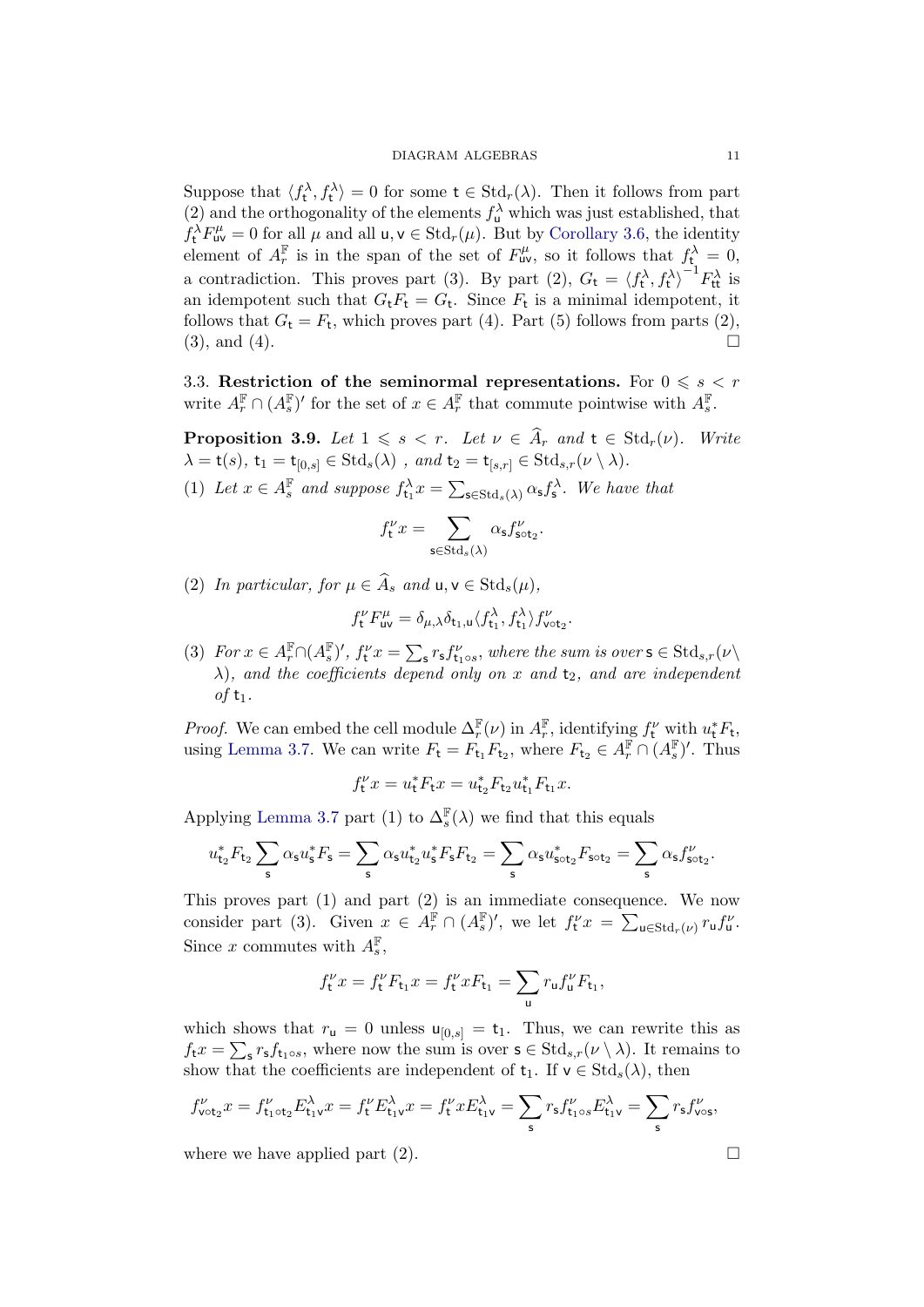3.4. Dominance triangularity and restriction rules for the Murphy **basis.** For  $0 \le s \le r$ , we now show that the Murphy basis is compatible with restriction to the subalgebra  $A_s \subseteq A_r$ , and also to the subalgebra  $A_r \cap A'_s$ . This is a first step towards constructing skew cell modules in the next section.

<span id="page-12-0"></span>**Lemma 3.10.** Let  $1 \le s < r$ ,  $\nu \in \widehat{A}_r$ ,  $\lambda \in \widehat{A}_s$  and  $t \in \text{Std}_{s,r}(\nu \setminus \lambda)$ . Suppose that  $y \in m_{\lambda} A_s \cap A_s^{\triangleright \lambda}$ . Then there exist coefficients  $r_z \in R$  such that

$$
u_t^*y \equiv \sum_{\substack{\mathsf{z}\in \mathrm{Std}_r(\nu)\\ \mathsf{z}_{[s,r]} \rhd \mathsf{t}\\ \mathsf{z}(s)\rhd \lambda}} r_{\mathsf{z}} u_{\mathsf{z}}^* \quad \mod A_r^{\rhd \nu}.
$$

*Proof.* Recall that the element  $\sum_{\lambda(s)\triangleright\lambda}z_s^{\lambda(s)}$  acts as the identity on the ideal  $A_s^{\rhd \lambda}$  and that  $y \in A_s^{\rhd \lambda}$ . By assumption  $y \in m_\lambda A_s$  and  $t(s) = \lambda$ , we have

$$
u^*_{\mathsf{t}_{[s,j]}}y \in m_{\mathsf{t}(j)} A_j \subseteq A_j^{\triangleright \mathsf{t}(j)}
$$

for each j with  $s < j \leq r$ . In fact, if  $y = m_{\lambda}x$ , then  $u_{\mathsf{t}_{[s,j]}}^*y = u_{\mathsf{t}_{[s,j]}}^*m_{\lambda}x =$  $m_{\mathsf{t}(j)}d_{\mathsf{t}_{[s,j]}}x$ , using [\(4\)](#page-6-1). It follows that  $u_{\mathsf{t}}^*y = u_{\mathsf{t}}^*y(\sum_{\lambda(j)\triangleright \mathsf{t}(j)} z_j^{\lambda(j)}$  $j^{(3)}$ ). Finally, for  $j < s$ , we can write  $1 = \sum_{\lambda(j) \in \widehat{A}_j} z_j^{\lambda(j)}$  $j_j^{\alpha(j)}$ . Arguing as in the proof of [Theorem 3.5,](#page-8-0) we have that

$$
u_t^*y = \sum_{\substack{\mathbf{z}\in \mathrm{Std}_r \\ \mathbf{z}_{[s,r]}\rhd \mathbf{t}\\ \mathbf{z}(s)\rhd \lambda}} u_t^*yF_{\mathbf{z}} \equiv \sum_{\substack{\mathbf{z}\in \mathrm{Std}_r(\nu) \\ \mathbf{z}_{[s,r]}\rhd \mathbf{t}\\ \mathbf{z}(s)\rhd \lambda}} u_t^*yF_{\mathbf{z}} ~~\mod (A_r^{\mathbb{F}})^{\rhd \nu}.
$$

<span id="page-12-2"></span>Now, because the range of  $F_z$  on the cell module  $\Delta_r^{\mathbb{F}}(\nu)$  is  $\mathbb{F}{f_z} = \mathbb{F}{u_z^* F_z}$ , we have  $u_t^* y F_z = \alpha_z u_z^* F_z$  for some  $\alpha_z \in \mathbb{F}$ . Thus

$$
u_{\mathsf{t}}^* y \equiv \sum_{\substack{\mathsf{z}\in \mathrm{Std}_r(\nu)\\ \mathsf{z}_{[s,r]}\rhd \mathsf{t}\\ \mathsf{z}(s)\rhd \lambda}} \alpha_{\mathsf{z}} u_{\mathsf{z}}^* F_{\mathsf{z}} ~~ \mathrm{mod} ~(A_r^{\mathbb{F}})^{\rhd \nu}.
$$

By dominance triangularity [\(Theorem 3.5\)](#page-8-0) we obtain

$$
u_{\mathsf{t}}^* y = \sum_{\substack{\mathsf{z}\in \mathrm{Std}_{\mathsf{T}}(\nu)\\ \mathsf{z}_{[s,r]}\rhd \mathsf{t},\\ \mathsf{z}(s)\rhd \lambda}} r_{\mathsf{z}} u_{\mathsf{z}}^* + y',
$$

with coefficients  $r_z \in \mathbb{F}$ , and with  $y' \in (A_r^{\mathbb{F}})^{\rhd \nu}$ . But since  $u_t^* y \in A_r^R$ , we have that  $r_z \in R$  and  $y' \in A_r^{\rhd \nu}$ .

The following is an immediate consequence of the lemma:

<span id="page-12-1"></span>**Proposition 3.11.** Let  $1 \le s < r$ ,  $\nu \in \widehat{A}_r$ ,  $\lambda \in \widehat{A}_s$  and  $t \in \text{Std}_{s,r}(\nu \setminus \lambda)$ . Let  $x \in m_{\lambda} A_s$  and write

$$
x=\sum_{\mathsf{s}\in \mathrm{Std}_{\mathsf{s}}(\lambda)}\alpha_{\mathsf{s}} u_\mathsf{s}^* + y,
$$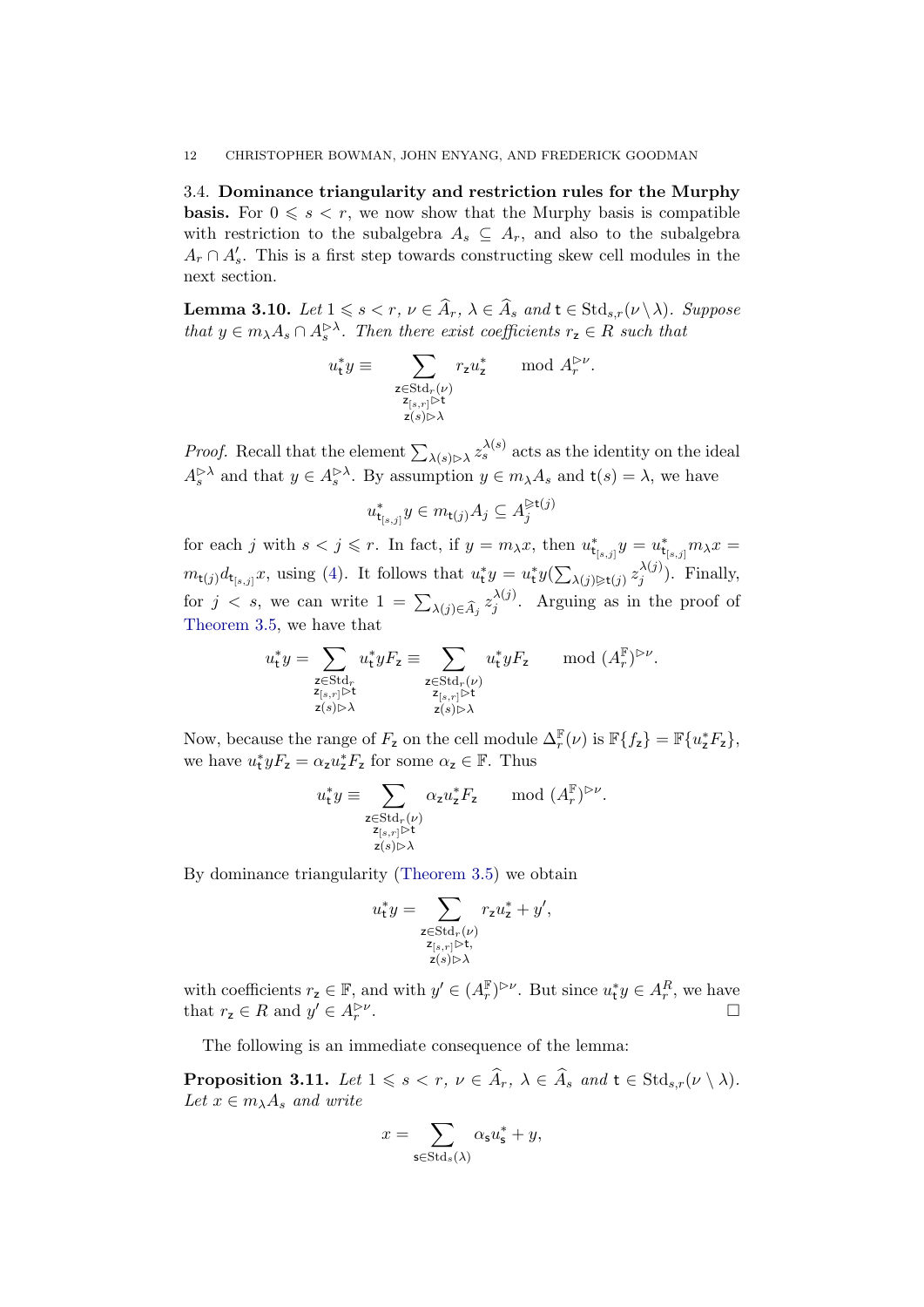with  $y \in A_s^{\triangleright \lambda}$ . Then there exist coefficients  $r_z \in R$ , such that

$$
u_{\mathsf{t}}^*x \equiv \sum_{\substack{\mathsf{s}\in \mathrm{Std}_{s}(\lambda)\\ \mathsf{c} \in \mathrm{Std}_{s}(\lambda)\\ \mathsf{c}(\lambda)=\mathsf{c}(\lambda)\\ \mathsf{c}(\lambda)=\lambda}} \alpha_{\mathsf{s}} u_{\mathsf{t}}^*u_{\mathsf{s}} + \sum_{\substack{\mathsf{z}\in \mathrm{Std}_{r}(\nu)\\ \mathsf{z}(\lambda)=\lambda}} r_{\mathsf{z}} u_{\mathsf{z}}^* \quad \mod A_r^{>\nu}.
$$

The following is a restriction rule for the Murphy type basis of a tower of diagram algebras.

**Corollary 3.12.** Let  $r > 1$ ,  $\nu \in \widehat{A}_r$ , and  $t \in \text{Std}_r(\nu)$ . Let  $1 \leq s < r$  and write  $\lambda = \mathsf{t}(s)$ . Let  $a \in A_s$  and suppose

$$
u^*_{\mathsf{t}_{[0,s]} } a \equiv \sum_{\mathsf{s} \in \text{Std}_{s}(\lambda)} r_{\mathsf{s}} u^*_{\mathsf{s}} \mod A_s^{\rhd \lambda}.
$$

Then there exist coefficients  $r<sub>z</sub> \in R$  such that

$$
u_{\mathsf{t}}^* a \equiv \sum_{\mathsf{s} \in \mathrm{Std}_s(\lambda)} r_{\mathsf{s}} u_{\mathsf{t}_{[s,r]}}^* u_{\mathsf{s}}^* + \sum_{\substack{\mathsf{z} \in \mathrm{Std}_r(\nu) \\ \mathsf{z}_{[s,r]} \rhd \mathsf{t}, \\ \mathsf{z}(s) \rhd \lambda}} r_{\mathsf{z}} u_{\mathsf{z}}^*} \mod A_r^{\rhd \nu}.
$$

*Proof.* Apply the previous Proposition with  $x = u^*_{\mathsf{t}_{[0,s]}}$ 

 $a.$ 

Remark 3.13. [Corollary 3.12](#page-12-0) is an improvement of the restriction rule for "path bases" obtained in [\[7,](#page-22-7) Proposition 2.18].

We now consider restriction to  $A_r \cap A'_s \subseteq A_r$ .

**Proposition 3.14.** Let  $0 \le s \le r$ ,  $\nu \in \widehat{A}_r$ , and  $t \in \text{Std}_r(\nu)$ . Write  $\lambda = t(s)$ . Let  $x \in A_r \cap A'_s$ . Then there exist coefficients  $r_w \in R$  such that

$$
u_{\mathsf{t}}^*x \equiv \sum_{\substack{\mathsf{w}\in \mathrm{Std}_r(\nu)\\ \mathsf{w}_{[0,s]}\triangleright \mathsf{t}_{[0,s]}}}\!\!\!\!\!\!\!\!r_{\mathsf{w}}u_{\mathsf{w}}^*\quad \mod A_r^{\rhd \nu},
$$

*Proof.* Using [Theorem 3.5,](#page-8-0) write  $m_t^{\nu} = f_t^{\nu} + \sum_{u \triangleright t} \alpha_u f_u^{\nu}$ , with coefficients  $\alpha_{\mathsf{u}} \in \mathbb{F}$ , so that  $m_{\mathsf{t}}^{\nu} x = f_{\mathsf{t}}^{\nu} x + \sum_{\mathsf{u} \rhd \mathsf{t}} \alpha_{\mathsf{u}} f_{\mathsf{u}}^{\nu} x$ . Now applying [Proposition 3.9](#page-10-0) part (3), we see that  $m_t^{\nu} x$  is an F-linear combination of seminormal basis elements  $f_v^{\nu}$  with  $v_{[0,s]} \geq t_{[0,s]}$ . Using [Theorem 3.5](#page-8-0) again, each such  $f_v^{\nu}$  is an F-linear combination of Murphy basis elements  $m_{\mathsf{w}}^{\nu}$ , with  $\mathsf{w} \geq \mathsf{v}$ , and thus  $\mathsf{w}_{[0,s]} \triangleright \mathsf{v}_{[0,s]} \triangleright \mathsf{t}_{[0,s]}$ . Thus we get

$$
u_{\mathsf{t}}^* x = \sum_{\substack{\mathsf{w}\in \mathrm{Std}_r(\nu)\\ \mathsf{w}_{[0,s]}\not\supseteq \mathsf{t}_{[0,s]}}} r_{\mathsf{w}} u_{\mathsf{w}}^* + y,
$$

<span id="page-13-0"></span>with coefficients  $r_w \in \mathbb{F}$  and with  $y \in A_r^{\rhd \nu} \otimes_R \mathbb{F}$ . Since  $u_t^* x \in A_r^R$ , the coefficients are necessarily in R and  $y \in A_r^{\rhd \nu}$ .

#### 4. Jucys–Murphy elements

We recall the definition and first properties of families of Jucys–Murphy elements for diagram algebras. The action of Jucys–Murphy elements on cell modules for diagram algebras was first considered systematically in Goodman–Graber [\[7\]](#page-22-7), motivated by work of Mathas [\[12\]](#page-22-8). In this section,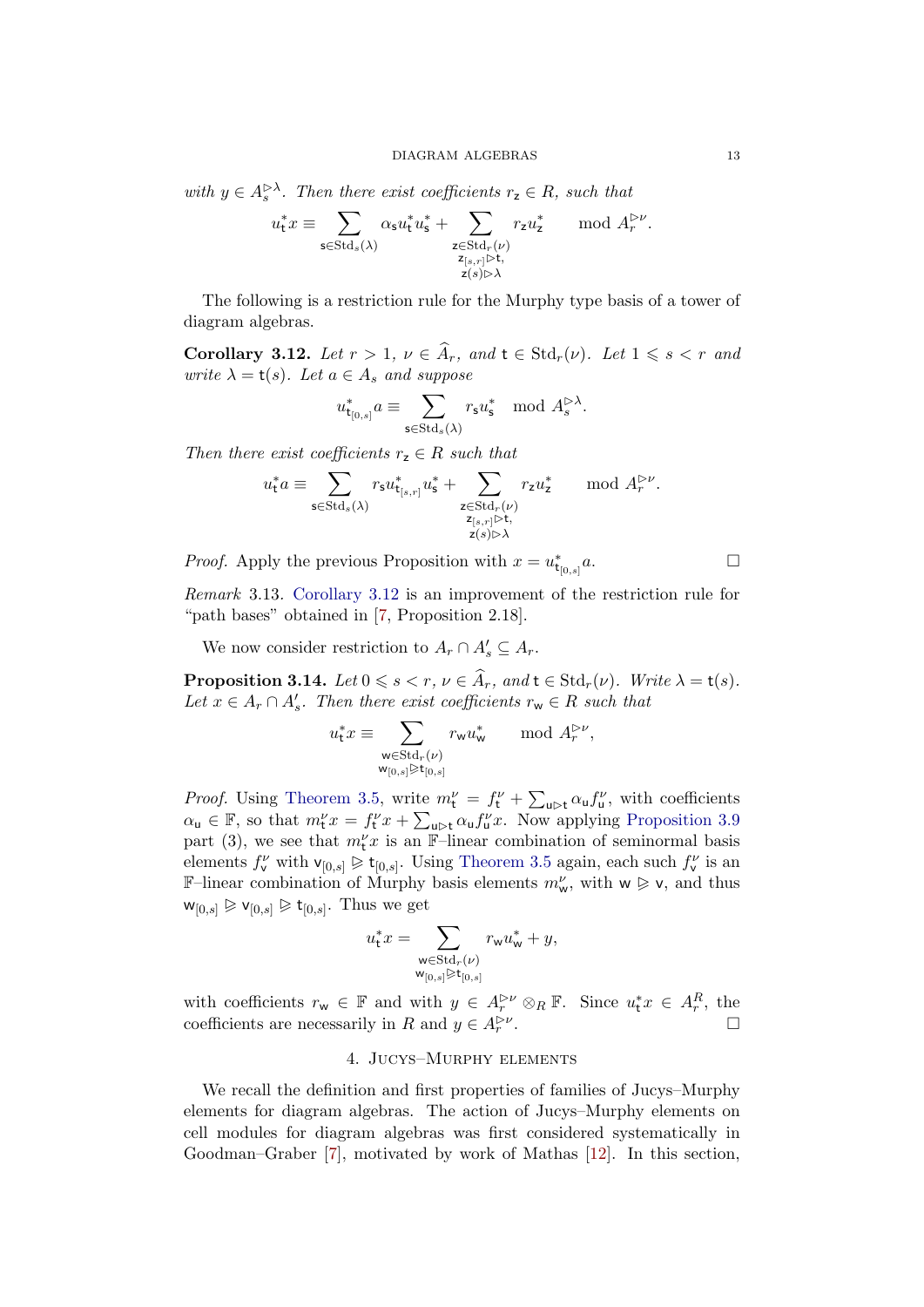<span id="page-14-0"></span>we use [Theorem 3.5](#page-8-0) to strengthen the results of [\[7\]](#page-22-7) by replacing the reverse lexicographic order on tableaux with the dominance order on tableaux.

The treatment of Jucys–Murphy and the seminormal basis in [\[7\]](#page-22-7) proceeds as follows. From the definition of Jucys–Murphy elements [\(Definitions 4.1](#page-13-0) and [4.3\)](#page-14-0) one concludes that the Jucys–Murphy elements act triangularly with respect to reverse lexicographic order on the Murphy basis. Therefore, Jucys–Murphy elements in the sense of [\[7\]](#page-22-7) are also Jucys–Murphy elements in the sense of Mathas [\[12,](#page-22-8) Definition 2.4]. When the ground ring is a field  $\mathbb F$  and Mathas' separation condition [\[12,](#page-22-8) Definition 2.8] is satisfied – which is true for standard examples of diagram algebras over the field of fractions of the generic ground ring – then by [\[12,](#page-22-8) Corollary 2.9], the algebras  $A_r^{\mathbb{F}}$  are split semisimple. Moreover, following [\[12,](#page-22-8) Section 3] one can define a family orthogonal idempotents  $F'_{t}$  labelled by  $t \in \text{Std}_{r}$ , using interpolation formulas for the Jucys–Murphy elements. By [\[7,](#page-22-7) Proposition 3.11], the idempotents  $F'_{t}$  coincide with the Gelfand–Zeitlin idempotents  $F_{t}$  for the tower  $(A_{r}^{\mathbb{F}})_{r\geqslant0}$ . Finally, one defines the seminormal bases as in [Definition 3.2.](#page-7-0) Since the  $F_t$ are polynomials in the Jucys–Murphy elements, it follows that transition matrix between the Murphy basis and the seminormal basis is unitriangular with respect to reverse lexicographic order.

<span id="page-14-1"></span>Here we reverse the logic. We consider a tower of diagram algebras, i.e. a tower  $(A_r)_{r\geq 0}$  satisfying [\(D1\)](#page-4-0)–[\(D6\)](#page-5-0). Then we already have the Gelfand– Zeitlin idempotents at our disposal and can define the seminormal bases as in [Definition 3.2.](#page-7-0) Moreover, the transition matrix between the Murphy basis and the seminormal basis is dominance unitriangular by [Theorem 3.5.](#page-8-0) In case Jucys–Murphy elements in the sense of [Definitions 4.1](#page-13-0) and [4.3](#page-14-0) exist, we will show that they act diagonally on the seminormal basis. It then follows from [Theorem 3.5](#page-8-0) that the Jucys–Murphy elements act triangularly on the Murphy basis with respect to dominance order. Assuming Mathas' separation condition holds – as it does in standard examples – one can then take up the theory in [\[12,](#page-22-8) Section 3], defining orthogonal idempotents by interpolation formulas using the Jucys–Murphy elements, and these must coincide with the Gelfand–Zeitlin idempotents by [\[7,](#page-22-7) Proposition 3.11].

<span id="page-14-3"></span><span id="page-14-2"></span>For the rest of this section, assume  $(A_r)_{r\geqslant0}$  is a tower of diagram algebras over an integral domain R with field of fractions  $\mathbb{F}$ , satisfying  $(D1)$ – $(D6)$ .

**Definition 4.1.** We say that a family of elements  $\{L_r | r \geq 1\}$ , is an additive family of Jucys–Murphy elements if the following conditions hold.

- (1) For all  $r \geq 1$ ,  $L_r \in A_r$ ,  $L_r$  is invariant under the involution of  $A_r$ , and  $L_r$  commutes with  $A_{r-1}$ . In particular,  $L_iL_j = L_jL_i$  for all  $1 \leq i \leq j \leq r$ .
- (2) For all  $r \geq 1$  and  $\lambda \in \widehat{A}_r$ , there exists  $d(\lambda) \in R$  such that  $L_1 + \cdots + L_r$ acts as the scalar  $d(\lambda)$  on the cell module  $\Delta_r^R(\lambda)$ . For  $\lambda \in \widehat{A}_0$ , we let  $d(\lambda) = 0.$

Example 4.2. The group algebras of symmetric groups, Temperley–Lieb, Brauer, walled Brauer, and partition algebras all possess additive families of Jucys–Murphy elements.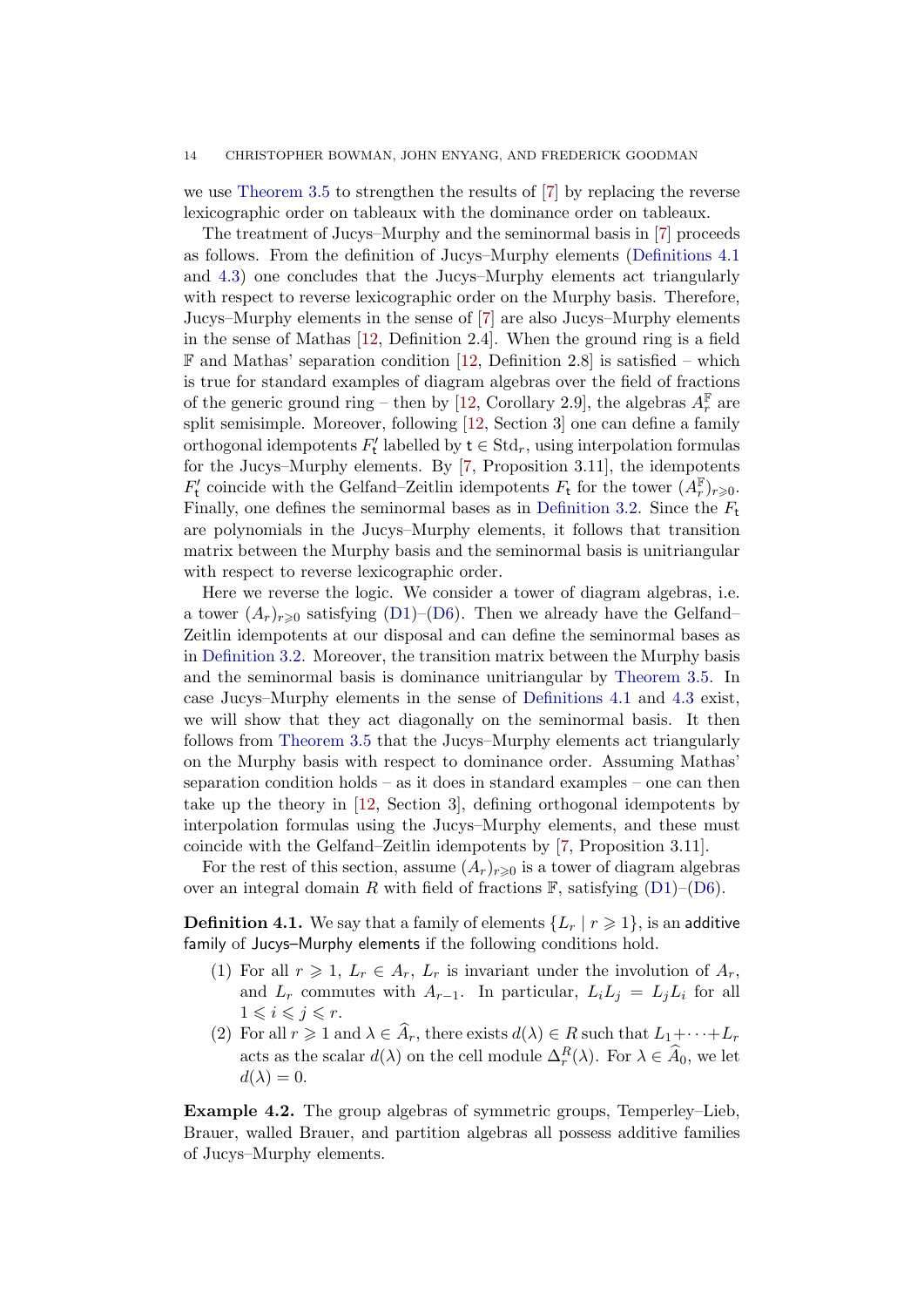**Definition 4.3.** We say that a family of elements  $\{L_r | r \geq 1\}$ , is a multiplicative family of Jucys–Murphy elements if the following conditions hold.

- (1) For all  $r \geq 1$ ,  $L_r$  is an invertible element of  $A_r$ ,  $L_r$  is invariant under the involution  $\ast$ , and  $L_r$  commutes with  $A_{r-1}$ . In particular,  $L_i L_j = L_j L_i$  for all  $1 \leq i \leq j \leq r$ .
- <span id="page-15-0"></span>(2) For all  $r \geq 1$  and  $\lambda \in \widehat{A}_r$ , there exists  $d(\lambda) \in R$  such that  $L_1 \cdots L_r$ acts as the scalar  $d(\lambda)$  on the cell module  $\Delta_r^R(\lambda)$ . For  $\lambda \in \widehat{A}_0$ , we let  $d(\lambda) = 1.$

Example 4.4. The Hecke algebras of finite type A and the Birman–Murakami– Wenzl algebra possess a multiplicative family of Jucys–Murphy elements.

**Proposition 4.5.** Assume that the tower  $(A_r)_{r\geqslant0}$  has additive or multiplicative Jucys–Murphy elements  $L_i$ . Then the Jucys–Murphy elements act diagonally on the seminormal bases. More precisely, there exist scalars  $\kappa_{\mu\to\lambda} \in R$  associated to edges  $\mu \to \lambda$  in A such that for all  $r, \lambda \in A_r$ ,  $t \in \text{Std}_r(\lambda)$  and  $i \leq r$ ,

$$
f_{\mathsf{t}}^{\lambda} L_i = \kappa_{\mathsf{t}(i-1) \to \mathsf{t}(i)} f_{\mathsf{t}}^{\lambda}.
$$

Proof. We consider the case of additive Jucys–Murphy elements. The proof for multiplicative Jucys–Murphy elements is nearly identical. Let  $\kappa_{\mu \to \lambda} =$  $d(\lambda) - d(\mu)$ , where  $d(\cdot)$  is as in [Definition 4.1.](#page-13-0) For  $i \geq 1$  and  $\mu \in A_i$ , the sum  $L_1 + \cdots + L_i$  acts as the scalar  $d(\mu)$  on  $\Delta_i(\mu)$ . It follows from the restriction rule for the seminormal representations [\(Proposition 3.9\)](#page-10-0) that for all  $r \geqslant i$ ,  $\lambda \in \widehat{A}_r$  and  $t \in \text{Std}_r(\lambda)$ ,  $f_t^{\lambda}(L_1 + \cdots + L_i) = d(t(i))f_t^{\lambda}$ . Hence  $f_{\mathsf{t}}^{\lambda} L_i = (d(\mathsf{t}(i) - d(\mathsf{t}(i-1))) f_{\mathsf{t}}^{\lambda})$ .

*Notation* 4.6. We will also write  $\kappa_t(i)$  for  $\kappa_{t(i-1)\to t(i)}$ .

**Theorem 4.7.** Assume that the tower  $(A_r)_{r\geq 0}$  has additive or multiplicative Jucys–Murphy elements  $L_i$ . Then the Jucys–Murphy elements act triangularly with respect to dominance order on the Murphy basis of the cell modules, *i.e.* for  $r \geq 1$ ,  $\lambda \in A_r$  and  $t \in \text{Std}_r(\lambda)$ ,

$$
m_{\mathbf{t}}^{\lambda} L_i = \kappa_{\mathbf{t}}(i) m_{\mathbf{t}}^{\lambda} + \sum_{\mathbf{s} \rhd \mathbf{t}} r_{\mathbf{s}} m_{\mathbf{s}}^{\lambda},\tag{9}
$$

where the coefficients are in R.

Proof. Using [Proposition 4.5](#page-14-1) and [Theorem 3.5,](#page-8-0) one obtains [\(9\)](#page-14-2) with coefficients in F. But since  $L_i \in A_r^R$ , the coefficients are necessarily in R.  $\Box$ 

The dominance triangularity results [Theorems 3.5](#page-8-0) and [4.7](#page-14-3) apply to the following examples:

(1) The symmetric group algebras and the Hecke algebras of finite type A. This example is discussed at length in [Section 5](#page-15-0) below.

For the remaining examples, dominance triangularity of the Jucys–Murphy elements, and of the transition matrix from a path basis or a Murphy type basis to the seminormal basis, are new results.

(2) The towers of Tempreley–Lieb algebras, partition algebras, Brauer algebras, and Birman–Murakami–Wenzl algebras [\[4\]](#page-22-0).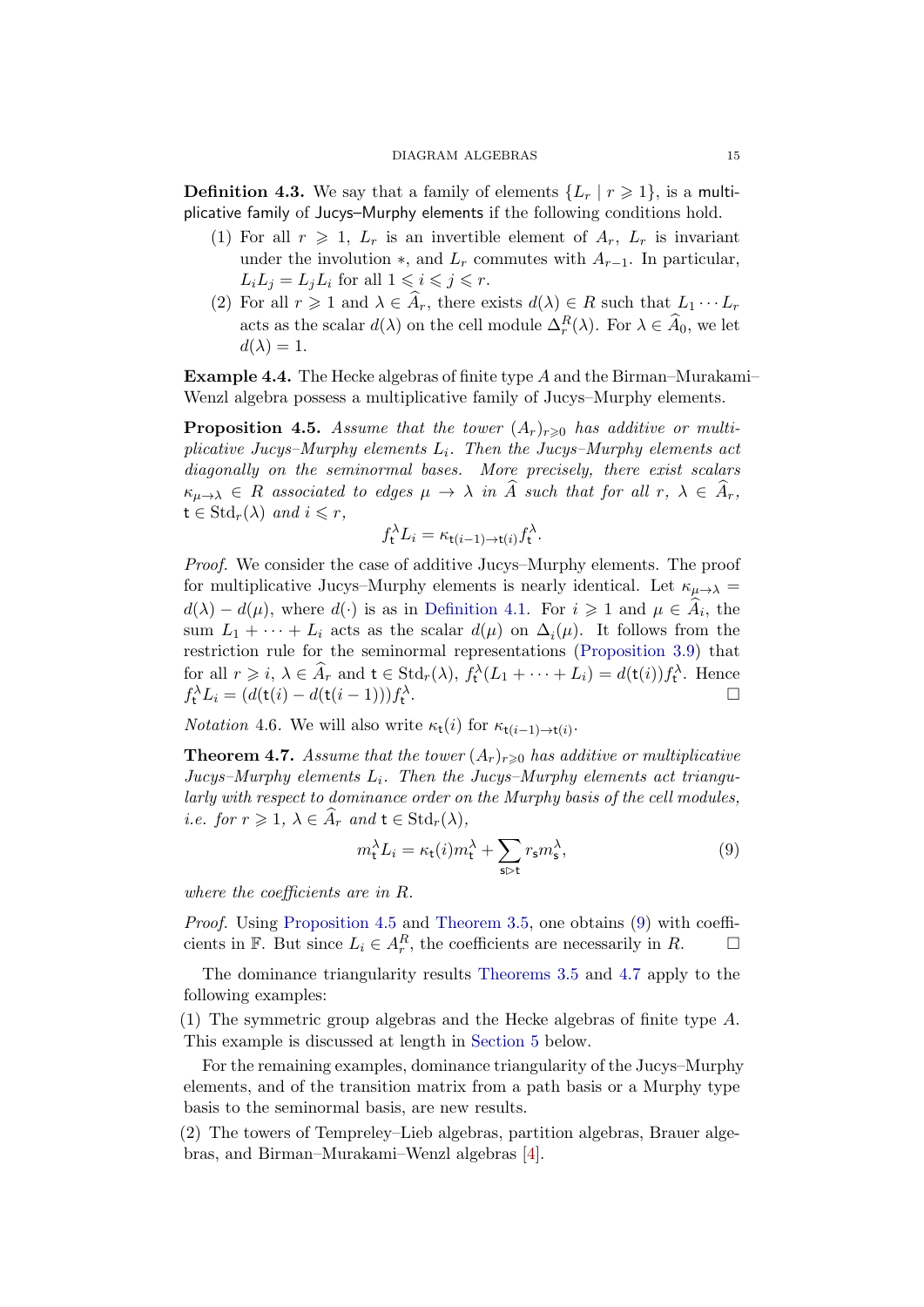(3) The towers of centralizer algebras on tensor space discussed in [Exam](#page-5-3)[ple 2.11,](#page-5-3) [\[3\]](#page-22-2).

#### 5. Application to the Hecke algebras of the symmetric groups

The arguments of [Sections 3](#page-7-1) and [4,](#page-12-1) applied to the Hecke algebras of the symmetric groups, result in some modest simplifications of the theory of these algebras, as presented, for example, in [\[11\]](#page-22-1).

<span id="page-16-0"></span>Let S be an integral domain and  $q \in S$  a unit. The Hecke algebra  $H_r(S; q)$ is the unital S–algebra with generators  $T_1, \ldots, T_{r-1}$  satisfying the braid relations and the quadratic relation  $(T_i - q)(T_i + 1) = 0$ . For any S, the specialization  $H_r(S; 1)$  is isomorphic to  $S\mathfrak{S}_r$ . The generic ground ring for the Hecke algebras is the Laurent polynomial ring  $R = \mathbb{Z}[q, q^{-1}]$ , where q is an indeterminant. Let  $\mathbb F$  denote  $\mathbb Q(q)$ , the field of fractions of R.

We will write  $H_r(q)$  for  $H_r(R; q)$ . The algebra  $H_r(q)$  has an R-basis  ${T_w | w \in \mathfrak{S}_r}$ , defined as follows: if  $w = s_{i_1} s_{i_2} \cdots s_{i_l}$  is a reduced expression for w in the usual generators of  $\mathfrak{S}_r$ , then  $T_w = T_{i_1} T_{i_2} \cdots T_{i_l}$ , independent of the reduced expression. Define  $T_w^* = T_{w^{-1}}$ ; then  $*$  is an algebra involution on  $H_r(q)$ .

Let  $\mathfrak{S}_r$  denote the set of Young diagrams or partitions of size r. Dominance order  $\varphi$  on  $\widehat{\mathfrak{S}}_r$  is determined by  $\lambda \varphi \mu$  if  $\sum_{i=1}^j \lambda_i \geqslant \sum_{i=1}^j \mu_i$  for all  $1 \leqslant j \leqslant r.$ Young's graph or lattice,  $\hat{\mathfrak{S}}_r$ , is the branching diagram with vertices  $\hat{\mathfrak{S}}_r$  on level r and a directed edge  $\lambda \to \mu$  if  $\mu$  is obtained from  $\lambda$  by adding one box. We can identify standard tableaux of shape  $\lambda$  with directed paths on  $\mathfrak{S}$ from  $\emptyset$  to  $\lambda$ . For  $\lambda \in \mathfrak{S}_r$ , denote the set of standard tableaux of shape  $\lambda$  by  $\mathrm{Std}_r(\lambda)$ .

Let  $\lambda$  be a Young diagram and let  $\alpha = (i, j)$  be a box in  $\lambda$ . The content of  $\alpha$  is  $c(\alpha) = i - i$ . If  $t \in \text{Std}_r(\nu)$ , and  $k \leq r$ , define  $c_t(k) = c(\alpha)$ , where  $\alpha = t(k) \setminus t(k-1)$ . When t is regarded as an array with the boxes of the Young diagram  $\nu$  filled with the numbers from 1 to r,  $c_t(k)$  is the content of the box containing the entry  $k$ .

<span id="page-16-1"></span>For  $\lambda$  a partition of r, let  $x_{\lambda} = \sum_{w \in \mathfrak{S}_{\lambda}} T_w$ . Let  $\mathsf{t}^{\lambda}$  be the row reading tableaux of shape  $\lambda$ . For any  $\lambda$ -tableau t, there is a unique  $w(t) \in \mathfrak{S}_r$  with  $\mathsf{t} = \mathsf{t}^{\lambda} w(\mathsf{t})$ . For  $\lambda$  a partition of r and  $\mathsf{s}, \mathsf{t} \in \text{Std}_r(\lambda)$ , let

$$
x_{\text{st}}^{\lambda} = (T_{w(\text{s})})^* x_{\lambda} T_{w(\text{t})}.
$$

<span id="page-16-3"></span><span id="page-16-2"></span>**Theorem 5.1** (The Murphy basis, [\[15\]](#page-23-1)). The set  $\mathcal{X} = \{x_{st}^{\lambda} | \lambda \in \widehat{\mathfrak{S}}_r \text{ and } s, t \in$  $\text{Std}_r(\lambda)$  is a cellular basis of  $H_r(R; \mathbf{q})$ , with respect to the involution  $*$  and the partially ordered set  $(\widehat{\mathfrak{S}}_r, \geqslant)$ .

<span id="page-16-4"></span>We let  $x_t^{\lambda}$  denote the basis element of the cell module  $\Delta_r(\lambda)$  corresponding to  $t \in \text{Std}_r(\lambda), x_t^{\lambda} = x_{\lambda} T_{w(t)} + H_r^{\rhd \lambda}$ . If  $1 \leqslant a \leqslant i$ , define

$$
T_{a,i}=T_aT_{a+1}\cdots T_{i-1},
$$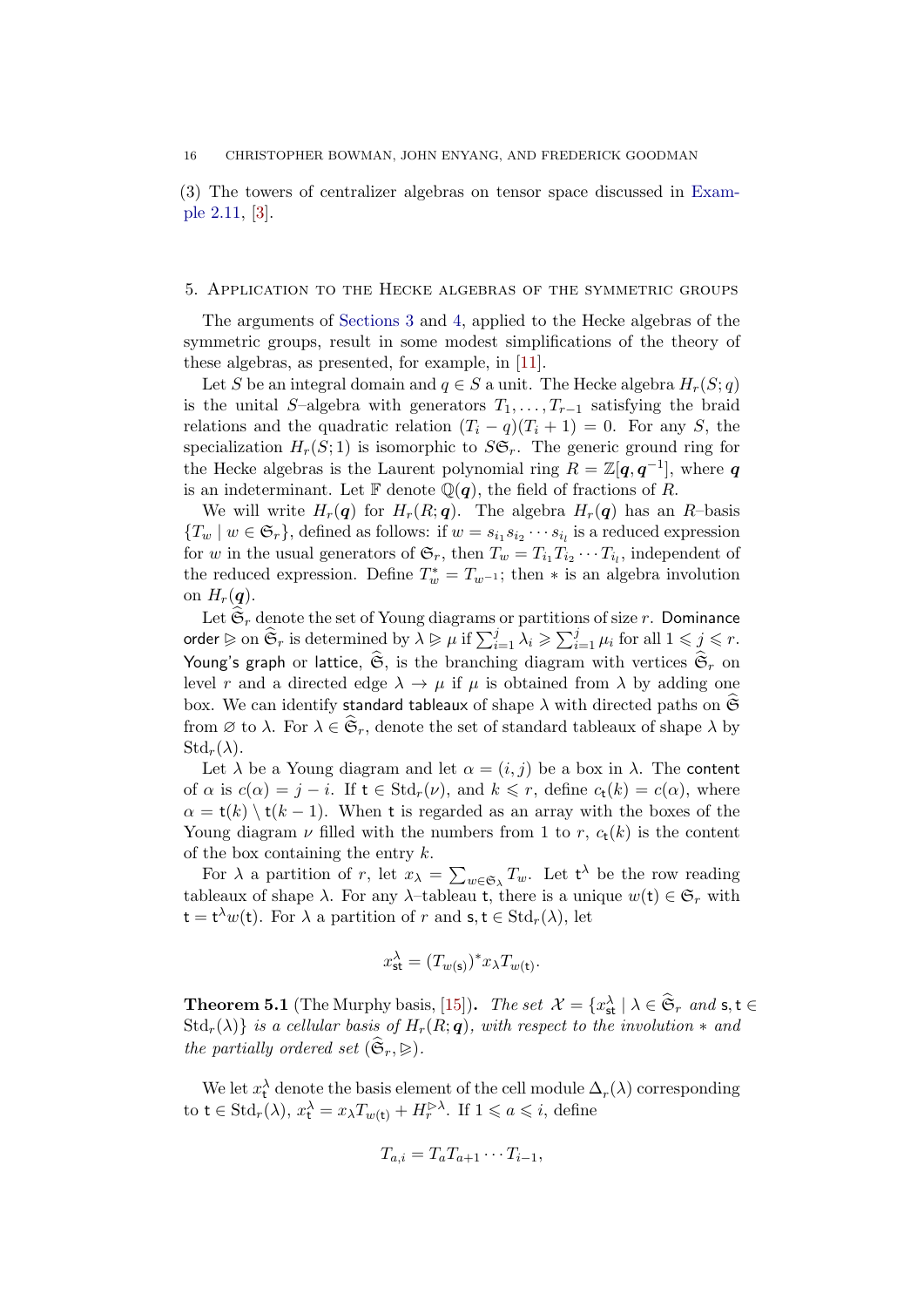<span id="page-17-1"></span>and  $T_{i,a} = T_{a,i}^*$ . If  $\lambda \vdash i-1$  and  $\mu \vdash i$ , with  $\mu = \lambda \cup \{(j,\mu_j)\}\text{, let } a = \sum_{k=1}^j \mu_k$ . Define

$$
d_{\lambda \to \mu} = T_{a,i} \quad \text{and} \quad u_{\lambda \to \mu} = T_{i,a} \sum_{k=0}^{\lambda_j} T_{a,a-k}, \quad (10)
$$

<span id="page-17-2"></span><span id="page-17-0"></span>Given a path  $t \in \text{Std}_r(\nu)$ ,

$$
\varnothing = \mathsf{t}(0) \to \mathsf{t}(1) \to \mathsf{t}(2) \to \cdots \to \mathsf{t}(r-1) \to \mathsf{t}(r) = \nu,
$$

define

$$
d_{\mathsf{t}} = d_{\mathsf{t}(r-1)\to \mathsf{t}(r)} d_{\mathsf{t}(r-2)\to \mathsf{t}(r-1)} \cdots d_{\mathsf{t}(0)\to \mathsf{t}(1)}.
$$

#### Proposition 5.2  $([4])$  $([4])$  $([4])$ .

- (1) For  $t \in \text{Std}_r(\nu)$ , one has  $d_t = T_{w(t)}$ .
- (2) For  $\lambda \to \mu$  in  $\hat{\mathfrak{S}}$ , one has  $x_{\mu}d_{\lambda \to \mu} = u_{\lambda \to \mu}^*x_{\lambda}$ .

Thus the Murphy cellular basis is recovered from the ordered products of branching factors:  $x_{st}^{\lambda} = (d_s)^* x_{\lambda} d_t$ . Moreover, [Remark 2.13](#page-6-3) regarding factorization of representatives of the Murphy basis of cell modules applies to the Hecke algebra. We want to stress that [Proposition 5.2](#page-16-0) is established by computation and does not rely on the connection, established in [\[4\]](#page-22-0), between the branching factors  $d_{\lambda\to\mu}$  and  $u_{\lambda\to\mu}$  and cell filtrations of restricted and induced cell modules.

Next, we recall the Jucys–Murphy elements for the Hecke algebras, see [\[11\]](#page-22-1), Section 3.3 and Exercise 6, page 49. The JM elements in  $H_n(q)$  are defined by

$$
L_1 = 1
$$
 and  $L_k = \mathbf{q}^{1-k} T_{k-1} \cdots T_1 T_1 \cdots T_{k-1}$  for  $k > 1$ .

#### Proposition 5.3.

- (1)  $L_1L_2 \cdots L_r$  is in the center of  $H_r(\mathbf{q})$ .
- (2) The elements  $L_k$  are multiplicative JM elements in the sense of [Defini](#page-14-0)tion  $\lambda$ .3.

See [\[11,](#page-22-1) Section 3.3] for the proof. Again, the proof is computational and does not depend on deeper results on the Hecke algebras. We will now list several properties of the Hecke algebras and afterwards sketch two logical routes through this material, both using the ideas of [Sections 3](#page-7-1) and [4.](#page-12-1)

- (H1) The Hecke algebras  $H_r(\mathbb{F}, q)$  are split semisimple.
- (H2) The branching diagram for the sequence  $(H_r(\mathbb{F}, q))_{r\geq 0}$  of split semisimple algebras is Young's lattice.
- $(H3)$  The sequence of Hecke algebras over R is restriction coherent, with  $\Delta_{r-1}^R(\lambda)$  appearing as a subquotient of  $\text{Res}_{H_{r-1}(q)}^{H_r(q)}(\Delta_r^R(\mu))$  if and only if  $\lambda \subset \mu$ .
- (H4) More precisely, statement (3) of [Theorem 2.9](#page-5-1) holds.

Since the sequence  $(H_r(\mathbb{F}, q))_{r\geq 0}$  is a multiplicity free sequence of split semisimple algebras over F, one can define Gelfand-Zeitlin idempotents as in [Section 3.1](#page-7-2) and seminormal bases as in [Definition 3.2](#page-7-0) using the Gelfand-Zeitlin idempotents and the Murphy basis.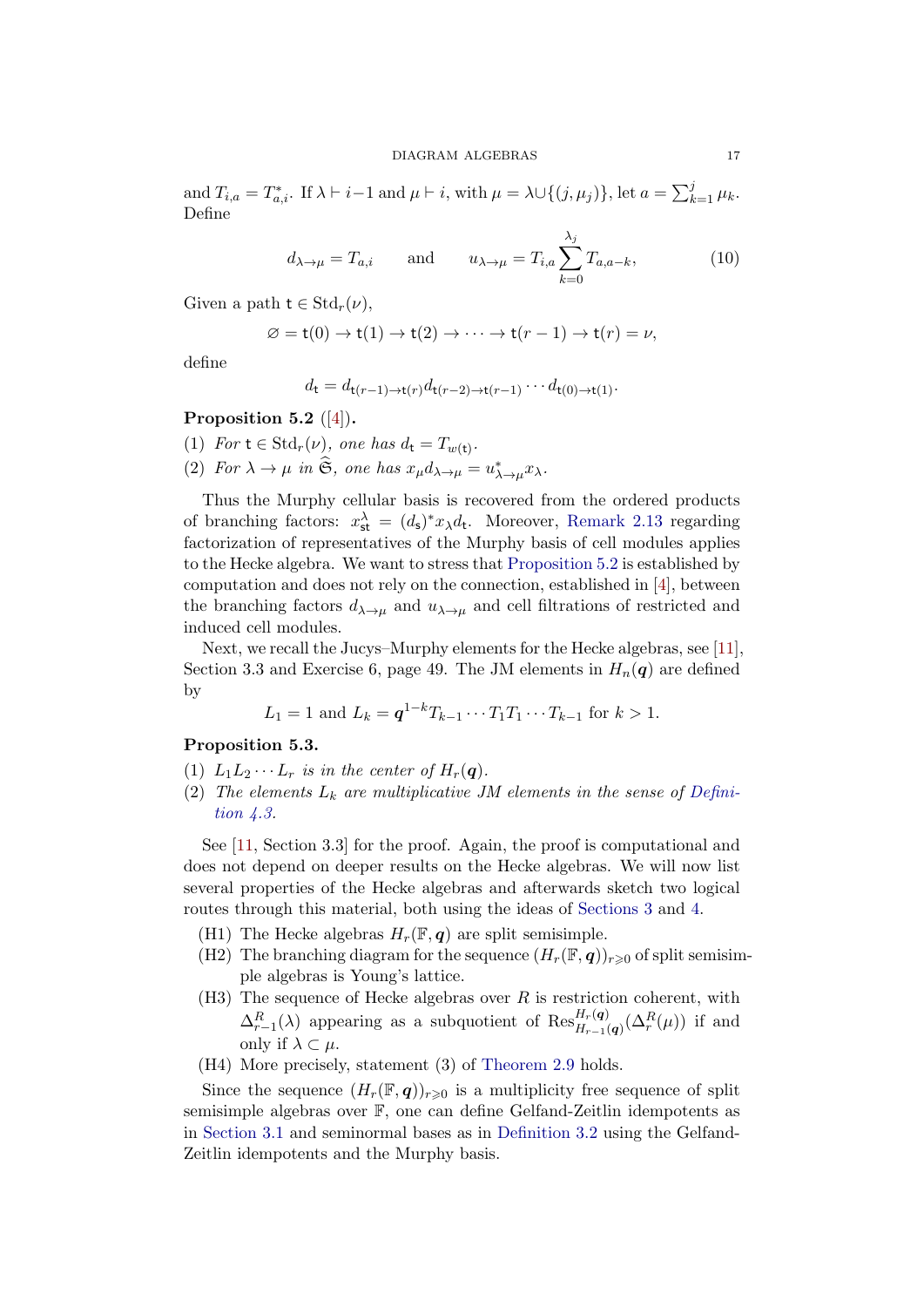- (H5) The set  $\{f_t^{\lambda} \mid t \in \text{Std}_r(\lambda)\}\$ is a basis of  $\Delta_r^{\mathbb{F}}(\lambda)$  and the transition matrix between this basis and the Murphy basis is dominance unitriangular.
- (H6) The JM elements act diagonally on the seminormal basis,  $f_t^{\lambda} L_k =$  $\bm{q}^{c_{\mathsf{t}}(k)}f^\lambda_{\mathsf{t}}.$
- (H7) The JM elements act triangularly on the Murphy basis,

$$
x_{\rm t}^{\lambda}L_k={\mathbf q}^{c_{\rm t}(k)}x_{\rm t}^{\lambda}+\sum_{{\rm s} \rhd {\rm t}} r_{\rm s}x_{\rm s}^{\lambda}.
$$

We now sketch two logical paths through statements  $(H1)$ – $(H7)$ . Of course, there are many logical arrangements of this material, and these are just two possibilities.

*First path.* One can first establish that the Hecke algebras  $H_r(\mathbb{F}, q)$  are split semisimple. One easy way to do this is as follows. Let  $\langle \cdot, \cdot \rangle$  denote the bilinear form on each cell module arising from the Murphy basis. Let  $\phi_{\lambda}$  be the determinant of the Gram matrix  $[\langle m_{\mathsf{s}}^{\lambda}, m_{\mathsf{t}}^{\lambda} \rangle]_{\mathsf{s},\mathsf{t}}$ . Then  $\phi_{\lambda} \in R = \mathbb{Z}[q, q^{-1}]$ . Since the specialization of the Hecke algebra at  $q = 1$  is the symmetric group algebra over  $\mathbb{Q}$ , which is semisimple, it follows that  $\phi_{\lambda}(1) \neq 0$  and hence  $\phi_{\lambda} \neq 0$ . Now it follows from the general theory of cellular algebras that  $H_r(\mathbb{F}, q)$  is split semisimple (see [\[11,](#page-22-1) Corollary 2.21]).

The next step, which is more substantial, is to show that [\(H3\)](#page-16-2) holds. This is proved in  $[8]$  or  $[13]$ . This implies that  $(H2)$  holds as well, using  $[6, 6]$ Lemma 2.2], which is elementary.

Taking into account [Proposition 5.2,](#page-16-0) we now have verified axioms [\(D1\)](#page-4-0) through  $(D6)$  for the Hecke algebras, as well as statements  $(1)$  and  $(2)$  of [Theorem 2.9.](#page-5-1) A subtle point here is that we have not verified and do not need to verify at this point that the d–branching coefficients actually arise from the cell filtrations of restricted cell modules, i.e. that statement (3) of [Theorem 2.9](#page-5-1) holds.

<span id="page-18-0"></span>We are now entitled to plug into the arguments of [Sections 3](#page-7-1) and [4,](#page-12-1) which give us the conclusions [\(H5\)](#page-17-1) through [\(H7\)](#page-17-0), but without revealing that the eigenvalues of the JM elements are  $q^{c_t(k)}$ . This additional information must come from an additional analysis, for example by extending the analysis of Okounkov and Vershik [\[16\]](#page-23-2) to the Hecke algebras. Moreover, we obtain [\(H4\)](#page-16-4) from [Corollary 3.12.](#page-12-0)

<span id="page-18-1"></span>Second path. The second path follows the analysis in [\[11,](#page-22-1) Chapter 3] and its abstraction in [\[12\]](#page-22-8). Start with [\[11,](#page-22-1) Theorem 3.32], which proves [\(H7\)](#page-17-0). This implies that the JM elements  $L_k$  are Jucys–Murphy elements in the sense of [\[12\]](#page-22-8) and moreover satisfy the "separating condition" of [\[12,](#page-22-8) Section 3] over  $\mathbb{F}$ . One can therefore define idempotents  $F_t$  indexed by standard tableaux using interpolation formulas involving the JM elements as in [\[11,](#page-22-1) Section 3.3] or [\[12,](#page-22-8) Section 3], and the seminormal basis of the cell modules by  $f_t^{\lambda} = x_t^{\lambda} F_t$ . From the general theory in [\[12,](#page-22-8) Section 3] one obtains [\(H5\)](#page-17-1) and [\(H6\)](#page-17-2). Moreover, the separating condition also implies [\(H1\)](#page-16-1). The restriction rule [\(H2\)](#page-16-3) results from actually computing the seminormal representations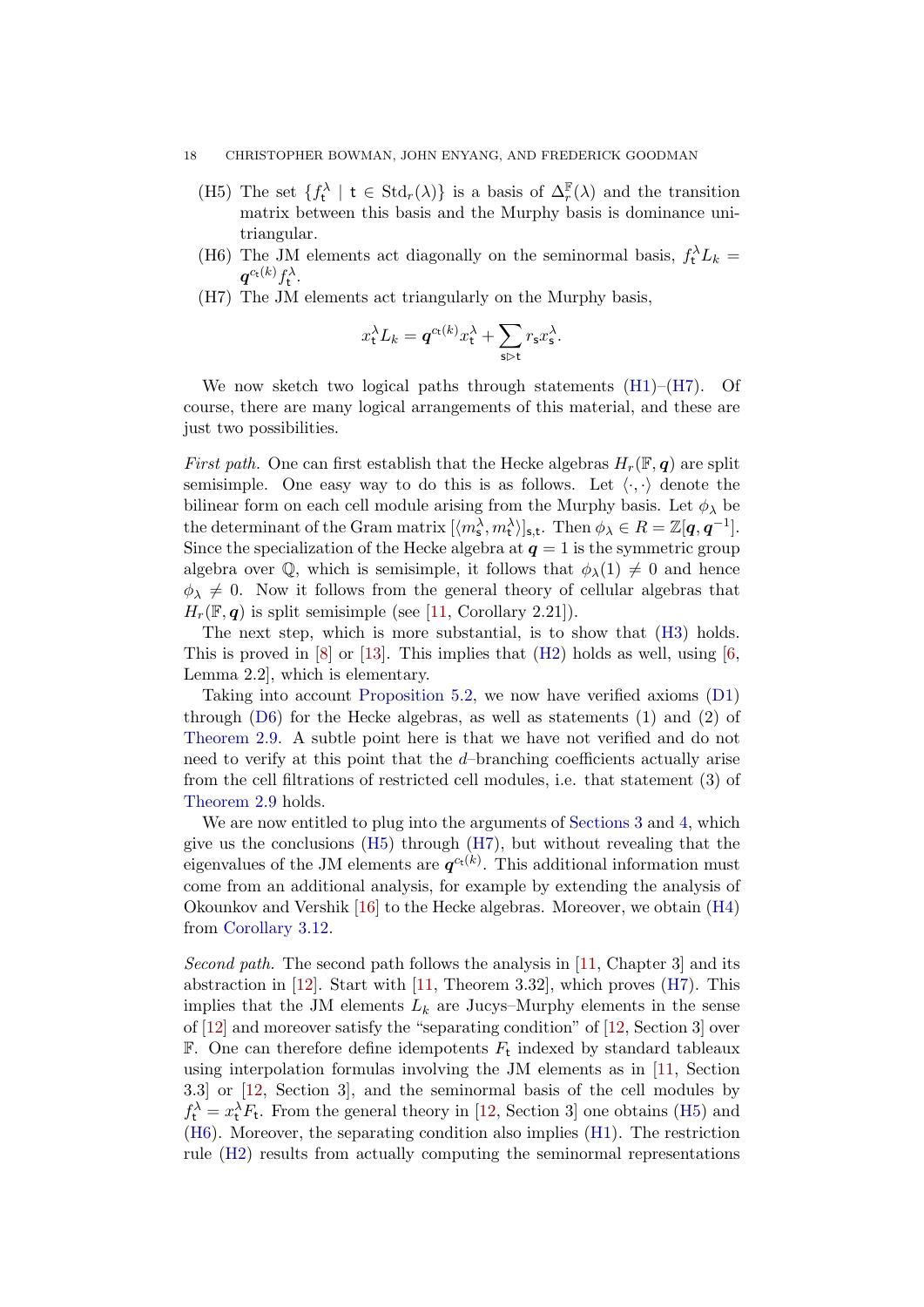#### DIAGRAM ALGEBRAS 19

as in [\[11,](#page-22-1) Theorem 3.36]. We are now left with the task of verifying [\(H3\)](#page-16-2) and [\(H4\)](#page-16-4).

Note that we have  $(D1)$  – $(D4)$  as well as  $(D6)$  at our disposal as well as statements (1) and (2) of [Theorem 2.9.](#page-5-1) Moreover, by [\[7,](#page-22-7) Proposition 3.11] the idempotents  $F_t$  obtained from the JM elements have to coincide with the Gelfand-Zeitlin idempotents. This is all we need to follow through the arguments of [Section 3,](#page-7-1) and we end up with [Corollary 3.12,](#page-12-0) which implies [\(H3\)](#page-16-2) and [\(H4\)](#page-16-4).

Remark 5.4. The net result of this discussion is that if one uses the result from the literature on the restriction coherence of the tower of Hecke algebras, one can avoid some of the work involved with showing dominance triangularity of the JM elements; and on the other hand, if one uses the results on dominance triangularity, one can avoid some of the work involved in proving restriction coherence (which was only recently proven in [\[8,](#page-22-9) [13\]](#page-22-10)).

#### 6. Skew cell modules for diagram algebras

In this section, we construct skew cell modules for diagram algebras and provide integral bases of these modules indexed by skew tableaux. We begin by constructing skew cell modules for  $A_r \cap A'_s$  when  $0 \leq s \leq r$ , and afterwards introduce a final axiom which allow us to view these modules as  $A_{r-s}$ modules.

<span id="page-19-0"></span>Let  $0 \leq s < r$ ,  $\nu \in \hat{A}_r$ , and  $\lambda \in \hat{A}_s$ . Let  $\mathsf{t}^{\lambda} \in \text{Std}_s(\lambda)$  be maximal in  $\text{Std}_s(\lambda)$  with respect to the dominance order on paths. Define

$$
\Delta(\nu;\rhd\lambda)=\mathrm{Span}_R\{m^\nu_{\mathfrak{t}}\mid \mathfrak{t}\in \mathrm{Std}_r(\nu)\text{ and }\mathfrak{t}(s)\rhd\lambda\},
$$

and

$$
\Delta(\nu; t^{\lambda}) = \mathrm{Span}_R\{m^{\nu}_{t^{\lambda} \circ t} \mid t \in \mathrm{Std}_{r-s}(\nu \setminus \lambda)\},
$$

both R-submodules of  $\Delta_r^R(\nu)$ .

**Lemma 6.1.**  $\Delta(\nu; \rhd \lambda)$  and  $\Delta(\nu; t^{\lambda}) + \Delta(\nu; \rhd \lambda)$  are  $A_r \cap A'_s$  submodules of  $\Delta_r^R(\nu)$ .

*Proof.* Follows from [Proposition 3.14](#page-12-2) and maximality of  $t^{\lambda}$ .

Let  $\Delta(\nu \setminus \lambda)$  denote the  $A_r \cap A'_s$  module

$$
\Delta(\nu \setminus \lambda) = (\Delta(\nu; t^{\lambda}) + \Delta(\nu; \rhd \lambda)) / \Delta(\nu; \rhd \lambda).
$$

#### Lemma 6.2.

- (1)  $\Delta(\nu \backslash \lambda)$  is, up to isomorphism, independent of the choice of the maximal element  $t^{\lambda}$ .
- (2)  $\Delta(\nu; t^{\lambda}) F_{t^{\lambda}} \subseteq \Delta_r^{\mathbb{F}}(\nu)$  is an  $A_r \cap A'_s$  submodule, and  $\Delta(\nu \setminus \lambda) \cong \Delta(\nu; t^{\lambda}) F_{t^{\lambda}}$ .
- (3) For any choice of  $s \in \text{Std}_s(\lambda)$ ,

$$
\Delta^{\mathbb{F}}(\nu \setminus \lambda) := \Delta(\nu \setminus \lambda) \otimes_R \mathbb{F} \cong \Delta_r^{\mathbb{F}}(\nu)F_{\mathsf{s}}
$$

as  $A_r^{\mathbb{F}} \cap (A_s^{\mathbb{F}})'$ -modules.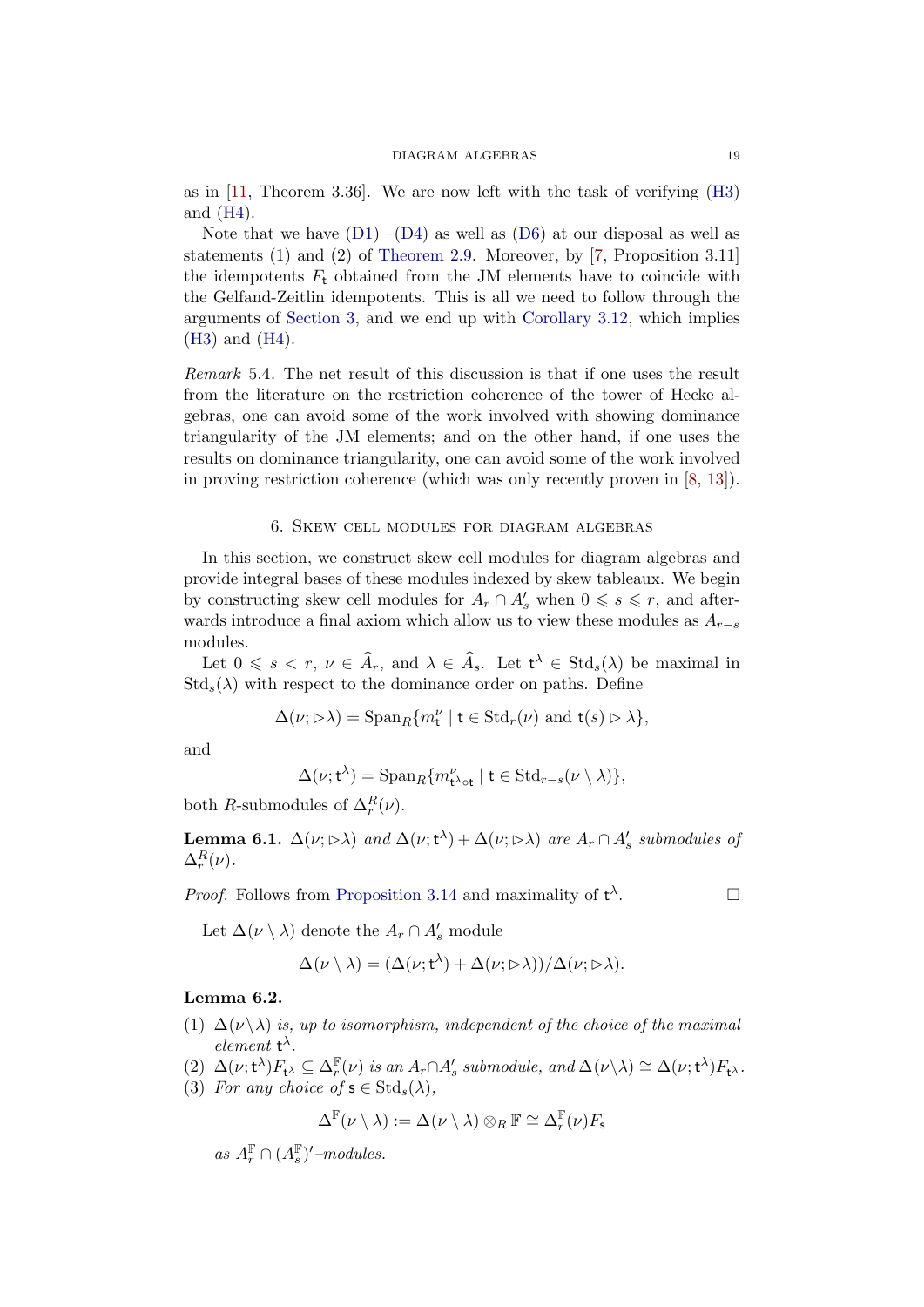Proof. The first statement in part (2) follows from [Lemma 6.1,](#page-18-0) because  $\Delta(\nu;\triangleright\lambda)F_{t^{\lambda}}=0$ . Now we have an  $A_r\cap A'_s$  module homomorphism  $m\mapsto$  $mF_{t^{\lambda}}$  from  $\Delta(\nu; t^{\lambda}) + \Delta(\nu; \rhd \lambda)$  to  $\Delta(\nu; t^{\lambda})F_{t^{\lambda}}$  with kernel  $\Delta(\nu; \rhd \lambda)$ , which gives the isomorphism in part (2). If  $t_1$  and  $t_2$  are two maximal elements in  $\mathrm{Std}_s(\lambda)$ , then right multiplication by  $E^{\lambda}_{\text{t}_1 \text{t}_2}$  is an  $A_r \cap A'_s$ -module isomorphism from  $\Delta(\nu; t_1) F_{t_1}$  to  $\Delta(\nu; t_2) F_{t_2}$ , which proves part (1).

For part (3), using [Theorem 3.5](#page-8-0) and [Proposition 3.9](#page-10-0) part (3), first note that given any  $s, \bar{s} \in \text{Std}_s(\lambda)$ , we have that  $\Delta_r^{\mathbb{F}}(\nu)F_s \cong \Delta_r^{\mathbb{F}}(\nu)F_{\bar{s}}$  as  $R$ modules, with the isomorphism realized by right multiplication by  $E^{\lambda}_{\text{ss}}$ . This map preserves the  $A_r^{\mathbb{F}} \cap (A_s^{\mathbb{F}})'$ -module structure, since  $A_r^{\mathbb{F}} \cap (A_s^{\mathbb{F}})'$  commutes with  $E_{\text{ss}}^{\lambda}$ . In particular, we can set  $\mathsf{s} = \mathsf{t}^{\lambda}$  without loss of generality. Now, it follows from [Theorem 3.5](#page-8-0) that

$$
\Delta^{\mathbb{F}}(\nu;\rhd\lambda):=\Delta(\nu;\rhd\lambda)\otimes_R\mathbb{F}=\mathrm{Span}_{\mathbb{F}}\{f_{\mathsf{t}}^{\nu}\mid \mathsf{t}\in \mathrm{Std}_r(\nu) \text{ and } \mathsf{t}(s)\rhd\lambda\},
$$

and

$$
\Delta(\nu; t^{\lambda}) \otimes_R \mathbb{F} + \Delta^{\mathbb{F}}(\nu; \rhd \lambda) = \text{Span}_{\mathbb{F}}\{f_{t^{\lambda} \circ t}^{\nu} \mid t \in \text{Std}_{r-s}(\nu \setminus \lambda)\} + \Delta^{\mathbb{F}}(\nu; \rhd \lambda).
$$
\nA running as for part (2) we have

Arguing as for part (2), we have

 $\Delta^{\mathbb{F}}(\nu \setminus \lambda) \cong \mathrm{Span}_{\mathbb{F}}\{f_{\mathsf{t}^{\lambda}\circ \mathsf{t}}^{\nu} \mid \mathsf{t} \in \mathrm{Std}_{r-s}(\nu \setminus \lambda)\}F_{\mathsf{t}^{\lambda}}.$ 

Now one easily verifies that  $\text{Span}_{\mathbb{F}}\{f_{\mathbf{t}^{\lambda}\circ\mathbf{t}}^{\nu} \mid \mathbf{t} \in \text{Std}_{r-s}(\nu \setminus \lambda)\}F_{\mathbf{t}^{\lambda}} = \Delta_r^{\mathbb{F}}(\nu)F_{\mathbf{t}^{\lambda}}.$  $\Box$ 

Now we introduce one final axiom for towers of diagram algebras, which allows us to regard  $\Delta(\nu \setminus \lambda)$  as an  $A_{r-s}$ –module.

(D7) There is a an automorphism,  $f_r$ , of order 2 of each  $A_r$  such that for each s with  $0 \le s \le r$ ,  $f_r(A_{r-s})$  commutes with  $A_s \subset A_r$ .

Using this final axiom, we can define a homomorphism  $\varphi_{r,s}: A_s \otimes_R A_{r-s} \to$  $A_r$  by

$$
\varphi_{r,s}(a\otimes b)=af_r(f_{r-s}(b)),
$$

<span id="page-20-0"></span>where both  $A_s$  and  $A_{r-s}$  are regarded as subalgebras of  $A_r$  via the usual embeddings. We can restrict any  $A_r$ –module to  $A_s \otimes_R A_{r-s}$ , by composing with  $\varphi_{r,s}$ .

*Remark* 6.3. Condition  $(D7)$  is satisfied by the group algebras of symmetric groups, the Hecke algebras, and the Brauer, BMW, partition, and Temperley–Lieb algebras. For each of these examples, the involution  $f_r$  is given by flipping a diagram or tangle through its vertical axis (whereas ∗ is given by flipping a diagram through its horizontal axis). Also, in each of these genuine diagram or tangle algebras, one can define a tensor product operation, i.e. a homomorphism from  $A_s \otimes_R A_{r-s}$  to  $A_r$ , which, on the level of diagrams or tangles, is just placing diagrams side by side. Taking  $f_r$  to be the flip through a vertical axis, the homomorphism  $\varphi_{r,s}$  defined above agrees with the homomorphism determined by placing diagrams side by side. Note that  $f_r \circ f_{r-s}$  is the shift operation on  $A_{r-s}$  determined on the level of diagrams by adding s vertical strands to the left of a diagram in  $A_{r-s}.$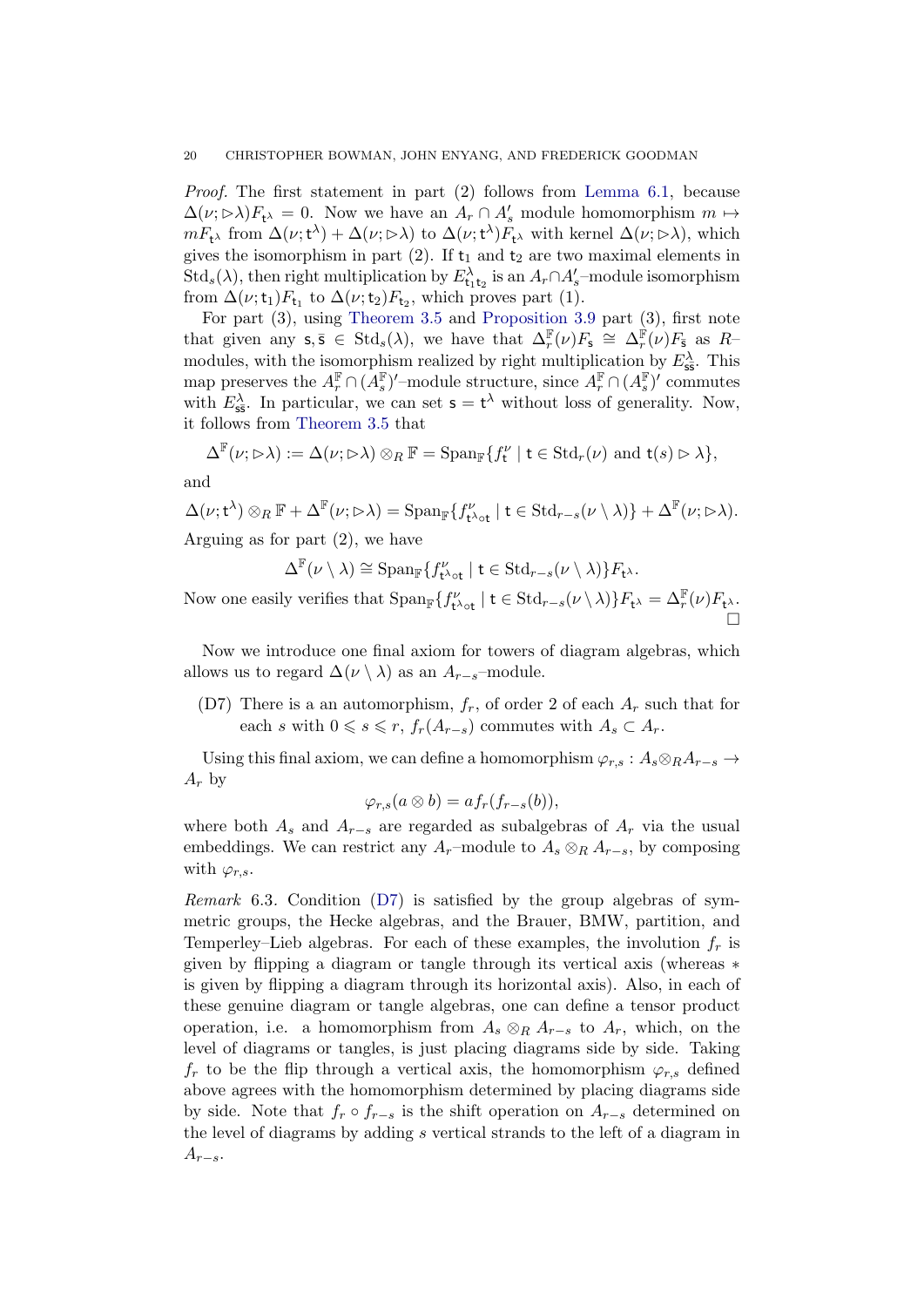#### <span id="page-21-1"></span><span id="page-21-0"></span>DIAGRAM ALGEBRAS 21

Denote by  $\Delta_{r-s}(\nu \setminus \lambda)$  the  $A_r \cap A'_s$  module  $\Delta(\nu \setminus \lambda)$ , when regarded as an  $A_{r-s}$ –module by composing with the homomorphism  $f_r \circ f_{r-s} : A_{r-s} \to$  $A_r \cap A'_s$ .

**Definition 6.4.** Let  $(A_r)_{r\geqslant0}$  denote a tower of algebras satisfying conditions [\(D1\)](#page-4-0) – [\(D7\)](#page-19-0). Given  $\lambda \in \widehat{A}_s$  and  $\nu \in \widehat{A}_r$ , the  $A_{r-s}$ –module  $\Delta_{r-s}^R(\nu \setminus \lambda)$ described above is called the skew cell module associated to  $\lambda$  and  $\nu$ .

Remark 6.5. The definition of skew cell modules generalizes the definition of skew Specht modules for the tower of symmetric group algebras  $(\mathbb{Z} \mathfrak{S}_r)_{r \geq 0}$ . The skew Specht module  $S^{\nu \backslash \lambda}$  for a skew shape  $\nu \backslash \lambda$  is defined as the span of polytabloids of shape  $\nu \setminus \lambda$ ; see [\[10,](#page-22-11) Section 4] for the definition of polytabloids, and [\[19\]](#page-23-4) for the definition of skew Specht modules. Let us regard  $S^{\nu \backslash \lambda}$  as an  $\mathfrak{S}_{\{s+1,\dots,r\}}$ -module, where  $|\lambda| = s$  and  $|\nu| = r$ . Let  $\mathsf{t}_{\lambda}$  be the column reading standard tableau of shape  $\lambda$ , so  $t_{\lambda}$  is the unique maximal tableau in column dominance order  $\geq_{\text{col}}$  on standard tableaux of shape  $\lambda$ . Consider the following subsets of the Specht module  $S^{\nu}$ :

$$
S(\nu;\rhd_{\mathrm{col}}\lambda)=\mathrm{Span}_{\mathbb{Z}}\{e_{\mathbf{t}}\mid \mathbf{t}\in \mathrm{Std}_r(\nu) \text{ and } \mathbf{t}(s)\rhd_{\mathrm{col}}\lambda\}
$$

and

$$
S(\nu;\mathsf{t}_{\lambda}) = \mathrm{Span}_{\mathbb{Z}}\{e_{\mathsf{t}_{\lambda}\circ\mathsf{s}} \mid \mathsf{s} \in \mathrm{Std}_{r-s}(\nu \setminus \lambda)\},
$$

where  $e_t$  denotes a polytabloid. Using the Garnir relations [\[10\]](#page-22-11), one can verify that  $S(\nu; \infty_{\text{col}}\lambda)$  and  $S(\nu; t_{\lambda}) + S(\nu; \infty_{\text{col}}\lambda)$  are  $\mathfrak{S}_{\{s+1,\dots,r\}}$  submodules of  $S^{\nu}$ , and the quotient of these modules is isomorphic to the skew cell module  $S^{\nu \backslash \lambda}$ . A more general statement is proved in [\[19,](#page-23-4) Theorem 3.1. Modulo the identification of cell modules of  $\mathfrak{S}_r$  with classical Specht modules – which involves both transpose of diagrams and twisting by the automorphism  $s_i \mapsto -s_i$ , see [\[15,](#page-23-1) Section 5] – this shows that the classical skew Specht modules agree with the skew cell modules defined here.

**Proposition 6.6.** Given  $\lambda \in \widehat{A}_s$ ,  $\nu \in \widehat{A}_r$ , and an  $A_{r-s}^{\mathbb{F}}$ -module  $M$ , we have

<span id="page-21-2"></span>
$$
\mathrm{Hom}_{A_s^{\mathbb{F}} \otimes A_{r-s}^{\mathbb{F}}}(\Delta_s^{\mathbb{F}}(\lambda) \otimes_{\mathbb{F}} M, \mathrm{Res}^{A_r^{\mathbb{F}}}_{A_s^{\mathbb{F}} \otimes A_{r-s}^{\mathbb{F}}}(\Delta_r^{\mathbb{F}}(\nu)) \cong \mathrm{Hom}_{A_{r-s}^{\mathbb{F}}}(M, \Delta_{r-s}^{\mathbb{F}}(\nu \setminus \lambda)).
$$

*Proof.* Identify  $\Delta_{r-s}^{\mathbb{F}}(\nu \setminus \lambda)$  with  $\Delta_r^{\mathbb{F}}(\nu)F_{t^{\lambda}}$ , using [Lemma 6.2](#page-18-1) part (2). For  $\varphi \in \text{Hom}_{A_s^{\mathbb{F}} \otimes A_{r-s}^{\mathbb{F}}}(\Delta_s^{\mathbb{F}}(\lambda) \otimes_{\mathbb{F}} M, \text{Res}_{A_s^{\mathbb{F}} \otimes A_{r-s}^{\mathbb{F}}}^{A_r^{\mathbb{F}}}(\Delta_r^{\mathbb{F}}(\nu)), \text{ define } \overline{\varphi} \text{ by }$ 

$$
\overline{\varphi}(m) = \varphi(f_{\mathsf{t}^{\lambda}}^{\lambda} \otimes m) = \varphi(f_{\mathsf{t}^{\lambda}}^{\lambda} F_{\mathsf{t}^{\lambda}} \otimes m) = \varphi(f_{\mathsf{t}^{\lambda}}^{\lambda} \otimes m) F_{\mathsf{t}^{\lambda}}.
$$

It follows that  $\overline{\varphi} \in \text{Hom}_{A_{r-s}^{\mathbb{F}}}(M, \Delta_{r-s}^{\mathbb{F}}(\nu \setminus \lambda)).$  We have to check that the map  $\varphi \mapsto \overline{\varphi}$  is an isomorphism. For injectivity, suppose  $\overline{\varphi} = 0$ . Then for all  $m \in M$  and all  $x \in A_s^{\mathbb{F}}$ ,  $\varphi(f_{\mathsf{t}}^{\lambda} x \otimes m) = \overline{\varphi}(m)x = 0$ . Hence  $\varphi = 0$  since  $f_{\mathsf{t}}^{\lambda} A_s^{\mathbb{F}} = \Delta_s^{\mathbb{F}}(\lambda)$ . For surjectivity, let  $\psi \in \text{Hom}_{A_{r-s}^{\mathbb{F}}}(M, \Delta_r^{\mathbb{F}}(\nu)F_{\mathsf{t}})$ . Define  $\varphi$ by  $\varphi(f_{\mathbf{t}}^{\lambda} x \otimes m) = \psi(m)x = \psi(m)F_{\mathbf{t}}^{\lambda} x$  for  $x \in A_{s}^{\mathbb{F}}$ . Then  $\varphi$  is well-defined because  $f_{t^{\lambda}}^{\lambda} x = 0 \Leftrightarrow F_{t^{\lambda}} x = 0$ . Now one can easily check that  $\varphi$  is an  $A_s^{\mathbb{F}} \otimes A_{r-s}^{\mathbb{F}}$ -homomorphism and that  $\overline{\varphi} = \psi$ .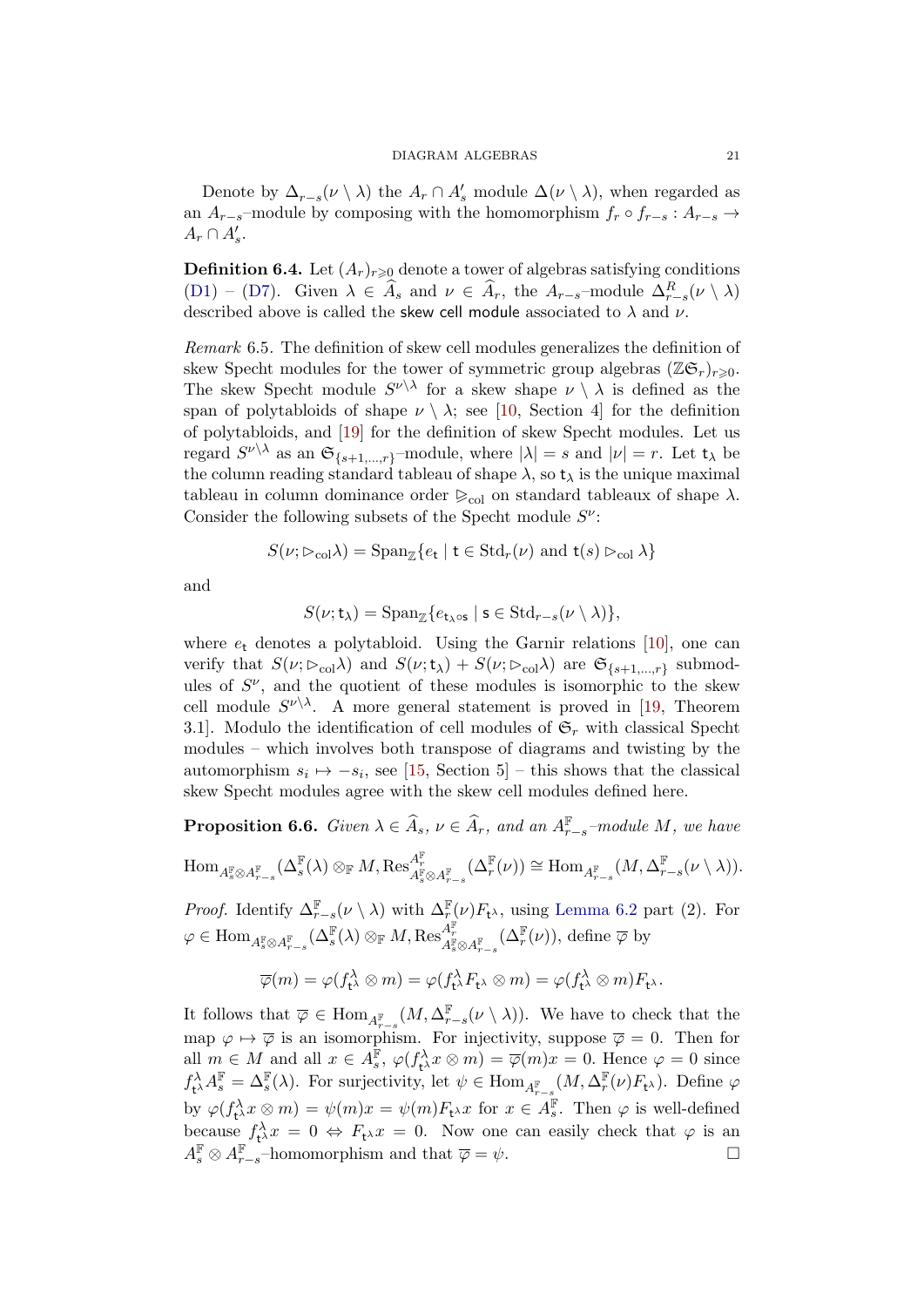Finally, let  $(A_r)_{r\geqslant0}$  denote a tower of algebras satisfying [\(D1\)](#page-4-0)–[\(D7\)](#page-19-0). Let  $\lambda \in \widehat{A}_s, \nu \in \widehat{A}_r, \mu \in \widehat{A}_{r-s}$  and define associated multiplicities

$$
A_{\lambda,\mu}^{\nu} = \dim_{\mathbb{F}} \text{Hom}_{A_{r-s}^{\mathbb{F}}} (m_{\mu} A_{r-s}^{\mathbb{F}}, \Delta_{r-s}^{\mathbb{F}} (\nu \setminus \lambda)) \tag{11}
$$

$$
a_{\lambda,\mu}^{\nu} = \dim_{\mathbb{F}} \text{Hom}_{A_{r-s}^{\mathbb{F}}}(\Delta_{r-s}^{\mathbb{F}}(\mu), \Delta_{r-s}^{\mathbb{F}}(\nu \setminus \lambda)). \tag{12}
$$

We recall that  $(m_{\mu}A_{r-s}/(m_{\mu}A_{r-s}\cap A_{r-s}^{\rhd \mu}))$  $\sum_{r-s}^{\triangleright\mu}$  is isomorphic to the cell module  $\Delta_s(\mu)$  and therefore  $a_{\lambda,\mu}^{\nu} \leq A_{\lambda,\mu}^{\nu}$ , by definition.

Remark 6.7. Consider the tower of the group algebras of symmetric groups  $(\mathfrak{S}_r)_{r\geqslant 0}$ . Recall that a partition  $\mu$  is defined to be a finite weakly decreasing sequence of non-negative integers. We define the **degree** of the partition  $\lambda$ to be the sum,  $|\mu|$ , over all non-zero terms in this sequence. Recall that  $\mathfrak{S}_{r-s}$  is the set of partitions of degree  $r-s$ , see [\[4\]](#page-22-0). Given  $\mu$  a partition of  $r-s$ , the module  $m_\mu \mathfrak{S}^{\mathbb{F}}_{r-s}$  is isomorphic to the so-called Young permutation module, that is the module obtained by induction from the subgroup  $\mathfrak{S}_{\mu}$ which stabilizes the set  $\{1, \ldots, \mu_1\} \times {\{\mu_1+1, \ldots, \mu_1+\mu_2\}} \times \cdots \subseteq \{1, \ldots, r-1\}$ s}. Therefore, the coefficients defined in  $(11)$  and  $(12)$  above are the skew-Kostka and Littlewood–Richardson coefficients, respectively [\[20,](#page-23-5) Pages 311 and 338].

6.1. The stable Kronecker coefficients. Given  $\lambda = (\lambda_1, \lambda_2, \dots, \lambda_\ell)$  a partition and  $n \in \mathbb{N}$  sufficiently large we set

$$
\lambda_{[n]} = (n - |\lambda|, \lambda_1, \lambda_2, \dots, \lambda_\ell).
$$

<span id="page-22-12"></span><span id="page-22-3"></span><span id="page-22-2"></span><span id="page-22-0"></span>Given  $n \in \mathbb{N}$ , we recall that  $\mathfrak{S}_n$  denotes the symmetric group on n letters. The tower of algebras  $(\mathbb{Z}\mathfrak{S}_n)_{n\geqslant0}$  satisfy conditions [\(D1\)](#page-4-0)–[\(D7\)](#page-19-0). Given  $r \in$  $\frac{1}{2}$ N, we let  $P_{2r}(n)$  denote the partition algebra on r strands with parameter  $n \in \mathbb{N}$ . The tower of algebras  $(P_r(n))_{r\geq 0}$  satisfy conditions  $(D1)$ – $(D7)$ . The representation theories of the symmetric groups and partition algebras are intimately related via a generalizations of classical Schur–Weyl duality. Through this duality, we obtain the following theorem.

<span id="page-22-9"></span><span id="page-22-7"></span><span id="page-22-6"></span><span id="page-22-5"></span>**Theorem 6.8.** Let  $\lambda$  be a partition of degree s,  $\mu$  be a partition of degree  $r - s$ , and v be a partition of degree less than or equal to r. We have that

$$
\text{Hom}_{\mathbb{Q}\mathfrak{S}_n}(\Delta_{\mathbb{Q}\mathfrak{S}_n}(\lambda_{[n]}) \otimes \Delta_{\mathbb{Q}\mathfrak{S}_n}(\mu_{[n]}), \Delta_{\mathbb{Q}\mathfrak{S}_n}(\nu_{[n]}))
$$
  

$$
\cong \text{Hom}_{P_{r-s}^{\mathbb{Q}}(n)}(\Delta_{P_{r-s}^{\mathbb{Q}}(n)}(\mu), \Delta_{P_{r-s}^{\mathbb{Q}}(n)}(\nu \setminus \lambda)).
$$

<span id="page-22-11"></span><span id="page-22-4"></span>for n sufficiently large  $(n \geq 2r \text{ will suffice}).$ 

<span id="page-22-1"></span>*Proof.* This follows immediately from [Proposition 6.6](#page-20-0) and [\[2,](#page-22-12) Corollary 3.4].  $\Box$ 

<span id="page-22-10"></span><span id="page-22-8"></span>Given  $\lambda \vdash r - s$ ,  $\mu \vdash s$  and  $\nu \vdash r$  and  $n \geq 2r$  we are interested in the multiplicities

$$
P_{\lambda,\mu}^{\nu} = \dim_{\mathbb{Q}} \text{Hom}_{P_{r-s}^{\mathbb{Q}}(n)}(m_{\mu}P_{r-s}^{\mathbb{Q}}(n), \Delta_{r-s}^{\mathbb{Q}}(\nu \setminus \lambda))
$$

$$
p_{\lambda,\mu}^{\nu} = \dim_{\mathbb{Q}} \text{Hom}_{P_{r-s}^{\mathbb{Q}}(n)}(\Delta_{r-s}^{\mathbb{Q}}(\mu), \Delta_{r-s}^{\mathbb{Q}}(\nu \setminus \lambda))
$$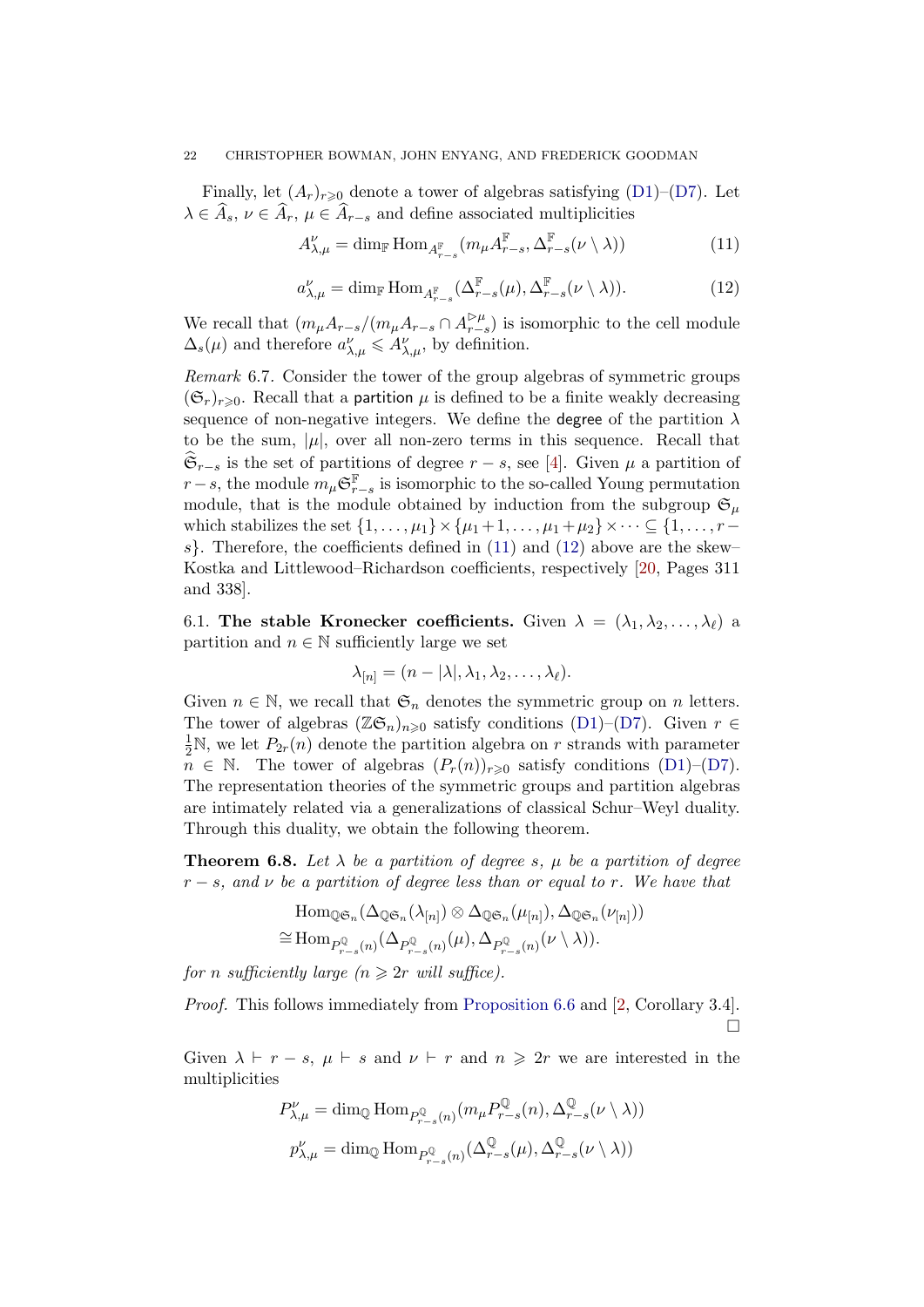#### DIAGRAM ALGEBRAS 23

<span id="page-23-1"></span><span id="page-23-0"></span>for a cell quasi-idempotent  $m_{\mu} \in P_{r}^{\mathbb{Q}}$  $r_{r-s}^{v_{\mathcal{L}}}(n)$ . By [Theorem 6.8](#page-21-2) and [\[2\]](#page-22-12), the coefficients  $p_{\lambda,\mu}^{\nu}$  are equal to the stable Kronecker coefficients. These coefficients have been described as 'perhaps the most challenging, deep and mysterious objects in algebraic combinatorics' [\[18\]](#page-23-6). On the other hand, the coefficients  $P_{\lambda,\mu}^{\nu}$  do not seem to have been studied anywhere in the literature. Motivated by the classical case, we ask the following questions:

- <span id="page-23-6"></span><span id="page-23-3"></span><span id="page-23-2"></span>• can one interpret the coefficients  $P_{\lambda,\mu}^{\nu}$  and  $p_{\lambda,\mu}^{\nu}$  in terms of the combinatorics of skew-tableaux for the partition algebra?
- <span id="page-23-4"></span>• do there exist natural generalizations of the semistandard and lattice permutation conditions in this setting?
- <span id="page-23-5"></span>• do the coefficients  $P_{\lambda,\mu}^{\nu}$  provide a first step towards understanding the stable Kronecker coefficients  $p_{\lambda,\mu}^{\nu}$ ?

The first two authors shall address these questions in an upcoming series of papers with Maud De Visscher. In particular, we use the above interpretation to provide a positive combinatorial description of the stable Kronecker coefficients labelled by an infinite family of triples of partitions (including the Littlewood–Richardson coefficients, and Kronecker coefficients indexed by two two-row partitions as important examples).

Acknowledgements. We would like to thank the Royal Commission for the Exhibition of 1851 and EPSRC grant EP/L01078X/1 for financial support.

#### **REFERENCES**

- 1. C. Bowman, M. De Visscher, and J. Enyang, Simple modules for the partition algebra and stability of Kronecker coefficients, in preparation (2015).
- 2. C. Bowman, M. De Visscher, and R. Orellana, The partition algebra and the Kronecker coefficients, Trans. Amer. Math. Soc. 367 (2015), no. 5, 3647–3667. MR 3314819
- 3. C. Bowman, J. Enyang, and F. Goodman, The cellular second fundamental theorem of invariant theory for classical groups, preprint (2016), [arXiv 1610.0900.](http://arxiv.org/abs/1610.0900)
- 4. John Enyang and F. M. Goodman, Cellular Bases for Algebras with a Jones Basic Construction, Algebr. Represent. Theory 20  $(2017)$ , no. 1, 71–121. MR 3606482
- 5. T. Geetha and F. M. Goodman, Cellularity of wreath product algebras and A-Brauer algebras, J. Algebra 389 (2013), 151–190. MR 3065998
- 6. F. M. Goodman and J. Graber, Cellularity and the Jones basic construction, Adv. in Appl. Math. 46 (2011), no. 1-4, 312–362. MR 2794027
- 7.  $\frac{1}{2}$ , On cellular algebras with Jucys Murphy elements, J. Algebra 330 (2011), 147–176. MR 2774622
- 8. F. M. Goodman, Ross Kilgore, and Nicholas Teff, A cell filtration of the restriction of a cell module, preprint (2015), [arXiv 1504.02136.](http://arxiv.org/abs/1504.02136)
- 9. J. J. Graham and G. I. Lehrer, Cellular algebras, Invent. Math. 123 (1996), no. 1, 1–34. MR 1376244
- 10. G. D. James, The representation theory of the symmetric groups, Lecture Notes in Mathematics, vol. 682, Springer, Berlin, 1978. MR 513828
- 11. A. Mathas, Iwahori-Hecke algebras and Schur algebras of the symmetric group, University Lecture Series, vol. 15, American Mathematical Society, Providence, RI, 1999. MR 1711316
- 12. Seminormal forms and Gram determinants for cellular algebras, J. Reine Angew. Math. 619 (2008), 141–173, With an appendix by Marcos Soriano. MR 2414949
- 13. A. Mathas, Restricting Specht modules of cyclotomic Hecke algebras, Science China Mathematics (to appear).